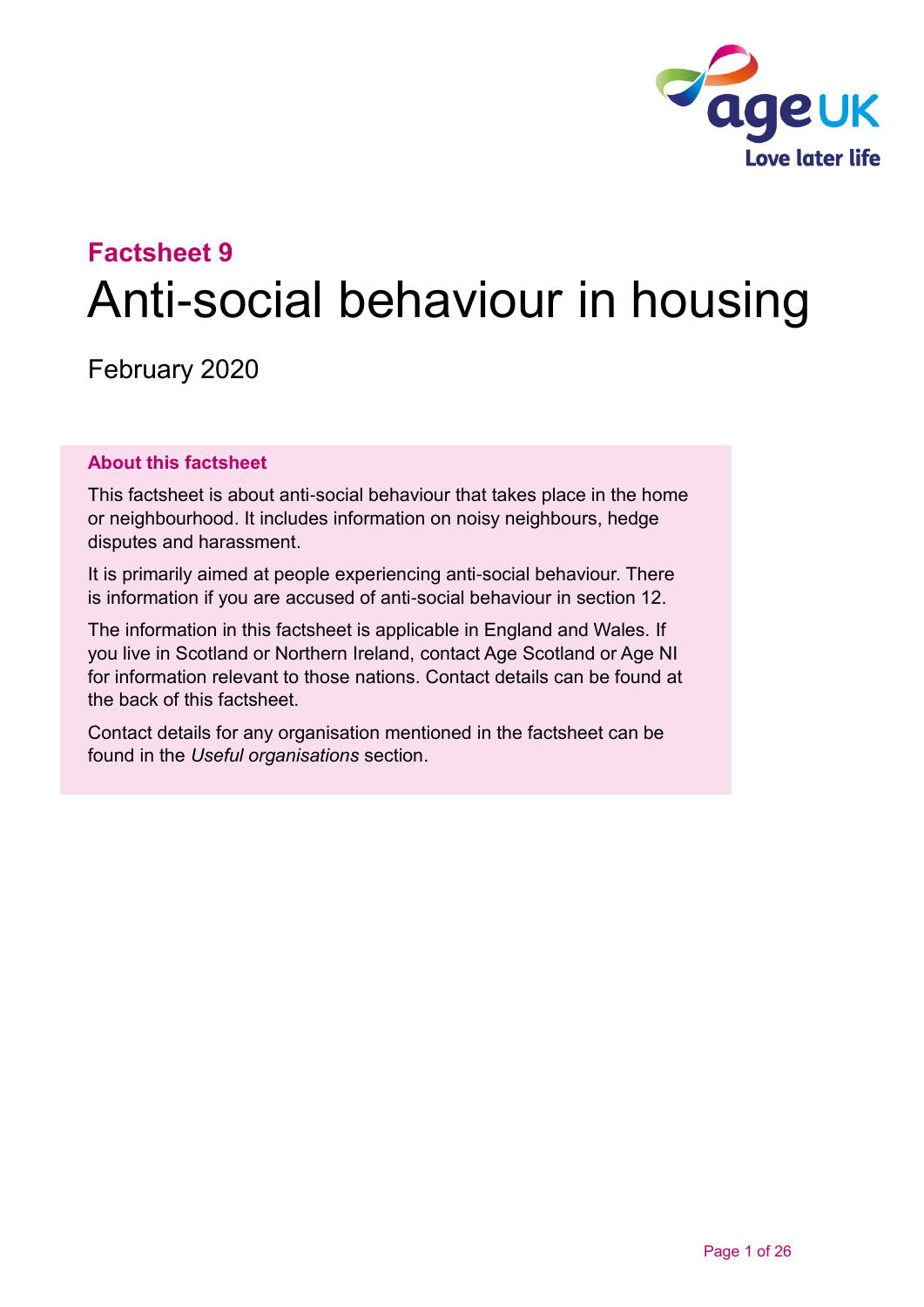# **Contents**

| <b>Introduction</b><br>1                         | 3  |
|--------------------------------------------------|----|
| Approaching a neighbour<br>2                     | 4  |
| <b>Mediation and other informal options</b><br>3 | 4  |
| Common problems and who to contact<br>4          | 5  |
| 4.1<br>Noise and other 'statutory nuisances'     | 5  |
| 4.2<br>Other common problems                     | 6  |
| 4.3<br>Neighbourhood wardens                     | 8  |
| What the police can do<br>5                      | 8  |
| 5.1<br>Police Community Support Officers (PCSOs) | 10 |
| What landlords can do<br>6                       | 10 |
| 6.1<br>Moving to alternative accommodation       | 11 |
| What a local authority can do<br>7               | 12 |
| <b>The Community Trigger</b><br>8                | 13 |
| <b>Complaints</b><br>9                           | 14 |
| 10<br><b>Harassment</b>                          | 15 |
| 11<br><b>Private legal action</b>                | 16 |
| I've been accused of anti-social behaviour<br>12 | 16 |
| 12.1 Security of tenure                          | 16 |
| 12.1.1 Probationary and demoted tenancies        | 16 |
| 12.1.2<br>Eviction                               | 17 |
| 12.1.3<br>Wales                                  | 19 |
| Getting social housing<br>12.2                   | 19 |
| Other measures<br>12.3                           | 20 |
| Useful organisations                             | 21 |
| Age UK                                           | 25 |
| Support our work                                 | 25 |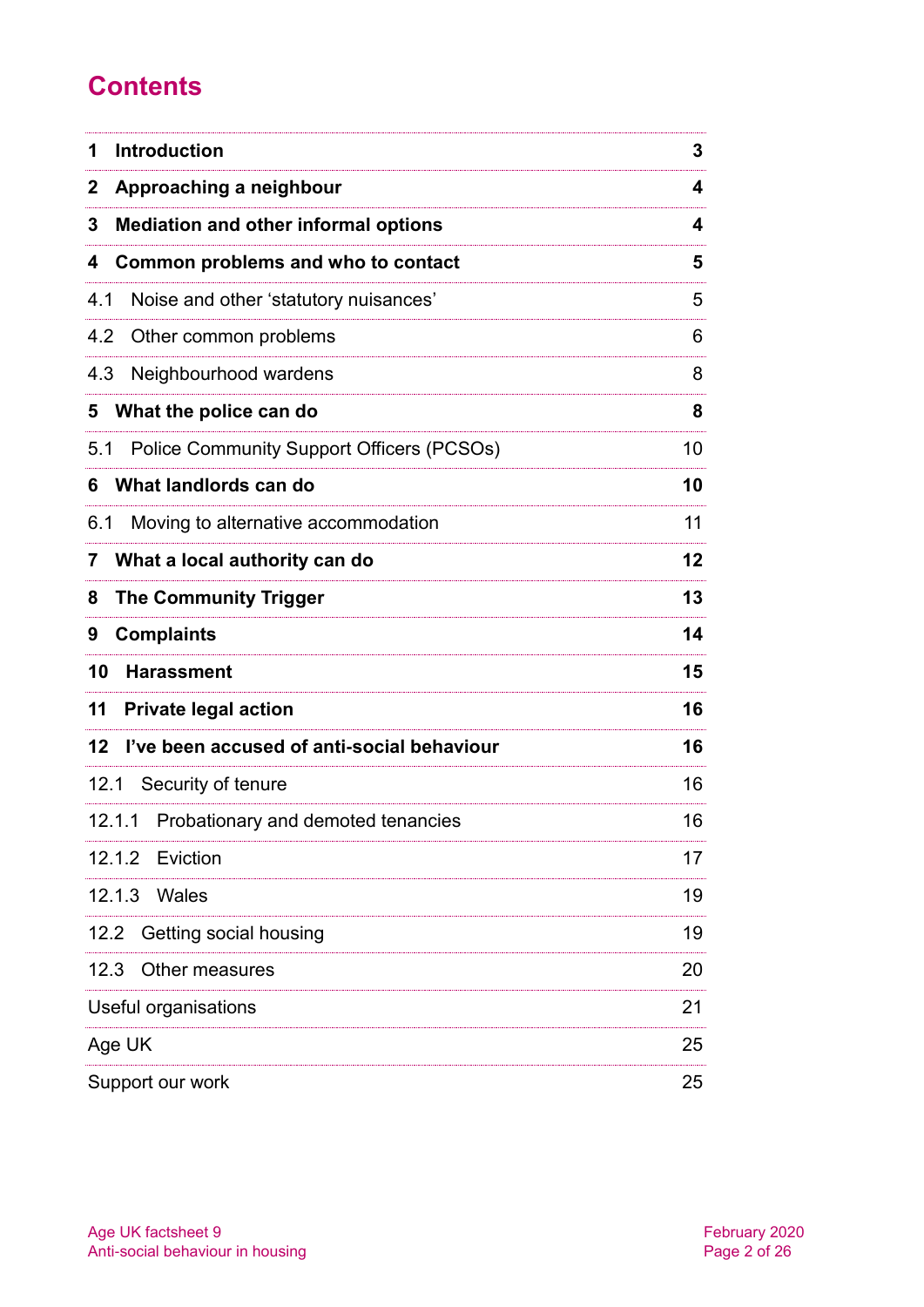# <span id="page-2-0"></span>**1 Introduction**

Anti-social behaviour is defined in law as conduct that has caused, or is likely to cause, harassment, alarm or distress to any person.

The law also gives specific definitions of anti-social behaviour in housing:

- '*conduct capable of causing nuisance or annoyance to a person in relation to [their] occupation of residential premises*'
- '*conduct capable of causing housing-related nuisance or annoyance to any person*'.

Housing-related nuisance or annoyance means behaviour that affects a local authority or social landlord's ability to manage their housing.

With housing, anti-social behaviour can include:

- loud noise from neighbours
- **harassment such as verbal abuse or threats**
- vandalism, property damage and graffiti
- **fly-posting, dumping rubbish and abandoned cars**
- animal nuisance.

If you experience problems, it is important to keep an up-to-date record of events, noting the day, date, time and nature of the behaviour causing you annoyance or distress. This can help you to get some perspective on how often it happens. If you decide to take formal action at some stage, it can help others to see an established pattern of nuisance over a period of time.

When selling a property, you must declare information that might put a reasonable buyer off, such as a long-standing dispute with a neighbour.

There are various ways in which anti-social behaviour can be challenged. What is appropriate depends on your circumstances, your neighbour's circumstances, and the severity of the problem.

#### **Serious anti-social behaviour**

If you experience serious harassment or abuse or face violence or threats of violence, you should call the police immediately. More information about harassment is in [section 10.](#page-14-0)

Women experiencing domestic abuse can contact [Women's Aid](https://www.womensaid.org.uk/) for support, including help finding emergency accommodation. Men experiencing domestic abuse can contact the [Men's Advice Line.](http://www.mensadviceline.org.uk/)

In **Wales**, there is the [Live Fear Free Helpline,](https://gov.wales/live-fear-free) which is available for women and men.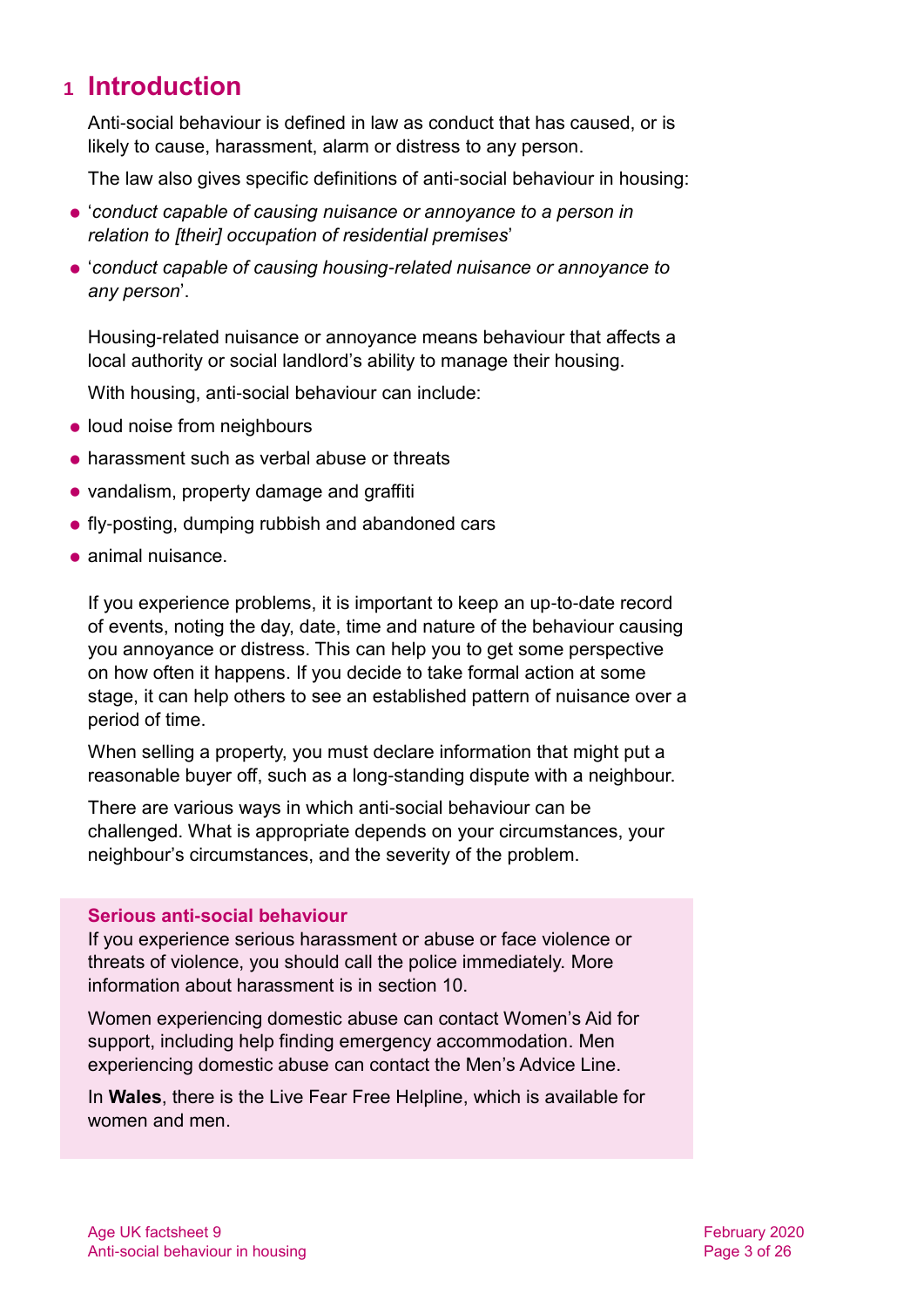# <span id="page-3-0"></span>**2 Approaching a neighbour**

If a neighbour's behaviour is causing you annoyance or distress, try to think it through before you take action.

**Is the problem due to difficulties in communication or differences in lifestyle?** You may feel anxious about a group of teenagers on your street or your stairwell, but it is important to focus on their behaviour, which may or may not be anti-social.

**Is your neighbour really at fault?** Excess rubbish or a poorly kept garden may mean they are having problems with their waste collection or landlord. They may be struggling to manage due to illness.

**Does your neighbour realise what they are doing or how it is affecting you?** A noisy neighbour may not appreciate your different schedules, and poor sound insulation may also play a part.

If you can, try and speak to your neighbour and explain what the problem is. Alternatively, you could write them a letter.

Try to be a good neighbour yourself and avoid action that might cause a nuisance to others, for example:

- do not carry out loud work (including repairs) at night
- do not play your television, radio, hi-fi or musical instruments loudly, especially at night, or use headphones if you do
- if you are experiencing hearing loss, find out about hearing aids and equipment from an organisation such as [Action on Hearing Loss](https://www.actiononhearingloss.org.uk/)
- keep your dogs and other pets under control
- dispose of your rubbish properly
- <span id="page-3-1"></span>• talk to your neighbours if you intend to have a party.

# **3 Mediation and other informal options**

Mediation is a way of coming to an agreement without going to court, although it can take place after court action. An independent mediator listens to your views and your neighbour's views to help you reach an agreement or compromise.

To find a local service, contact your local authority or an advice agency such as [Citizens Advice,](http://www.citizensadvice.org.uk/) or use the search facility on the Civil Mediation Council website: [https://civilmediation.org/mediator-search/.](https://civilmediation.org/mediator-search/)

This lists fee-charging providers, but local authorities and housing associations may offer free mediation services. Alternatively, you can ask a community or religious leader if they can act as an informal mediator.

If you are a local authority (council) or housing association tenant, you can raise the issue at a residents' group meeting. This is particularly relevant if you think it might be affecting others. Contact your housing officer to find out if there is a group and when they meet.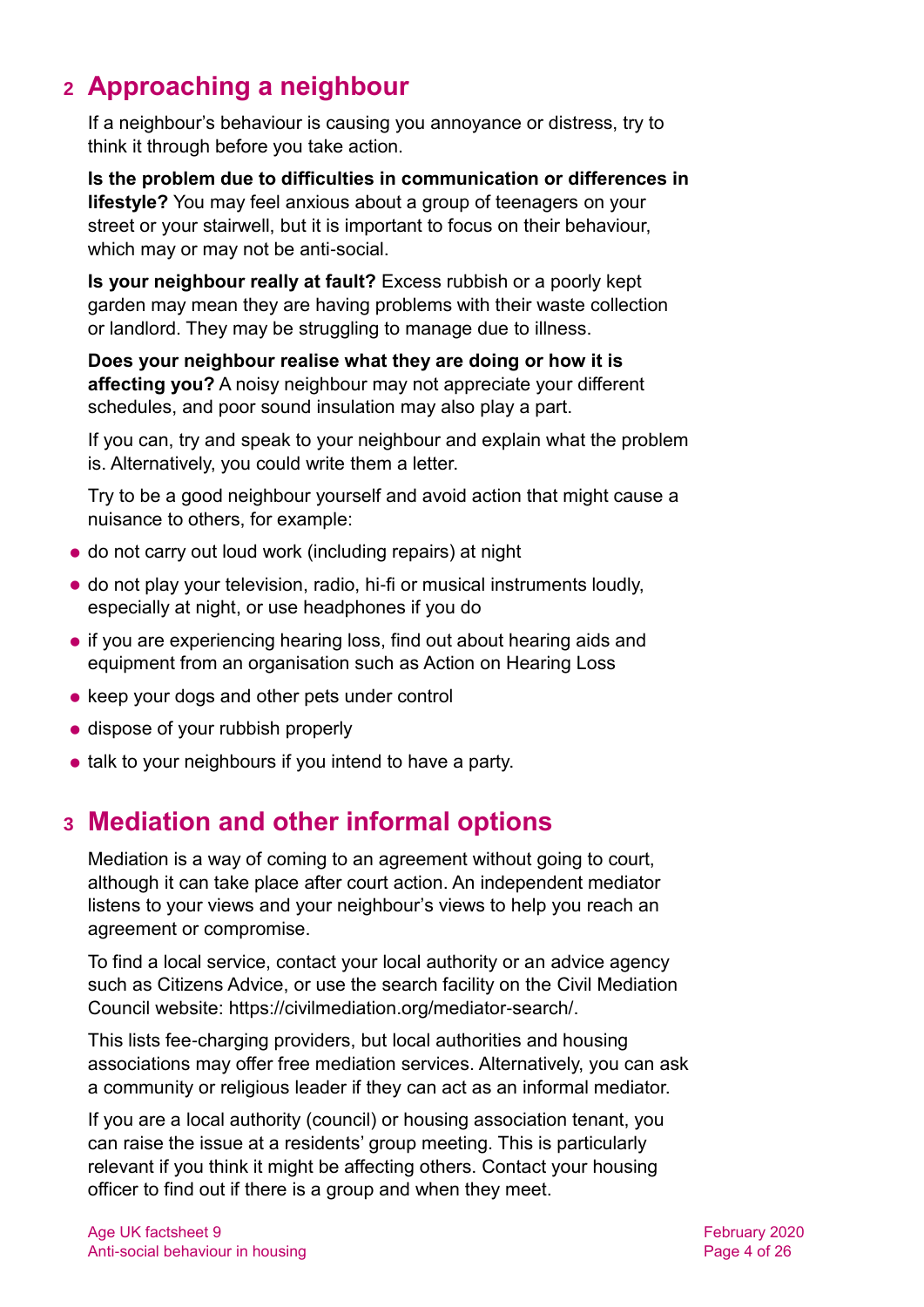# <span id="page-4-0"></span>**4 Common problems and who to contact**

If an informal approach to resolving anti-social behaviour fails to work or would not be appropriate given the severity of the problem, you may have to seek help from your or your neighbour's landlord, the local authority, or the police. We call these collectively the '*agency*' or '*agencies*'.

This section looks at common problems and who to contact in each case. Later sections look at the legal powers these agencies have in relation to anti-social behaviour.

# <span id="page-4-1"></span>**4.1 Noise and other '***statutory nuisances***'**

Your local authority has a legal duty to take action if it is satisfied that certain '*statutory nuisances*' exist, or are likely to occur or reoccur in the area, under the *Environmental Protection Act 1990*. Statutory nuisances include:

- noise emitted from premises so as to be prejudicial to health or a nuisance
- any premises in such a state as to be prejudicial to health or a nuisance
- any accumulation or deposit which is prejudicial to health or a nuisance
- any animal kept in such a place or manner as to be prejudicial to health or a nuisance
- artificial light emitted from premises so as to be prejudicial to health or a nuisance.

If you report one of these problems to the local authority, it has a duty to take '*reasonably practicable*' steps to investigate your complaint. It is usually the Environmental Health team that does this.

If the authority is satisfied a statutory nuisance exists or is likely to occur or reoccur, it must serve an '*abatement notice*' on the person responsible (or on the owner of the property in question if the problem is caused by a structural defect). It may try an informal approach first, such as requesting that loud music is turned down.

An abatement notice requires steps to be taken to abate the nuisance or prevent it from occurring or reoccurring. It is a criminal offence to fail to act on a notice without good reason and a person who does this can be prosecuted.

Abatement notices can be served on tenants and owner-occupiers, but, if the problem is caused by a structural defect in a local authority property, the authority cannot serve a notice on itself. It may serve an informal notice on its housing department, who may take the necessary steps to abate the nuisance, or it may be possible for you to take private legal action through the courts. This is covered in more detail in [section 11,](#page-15-1) but bear in mind legal action can be complex and costly.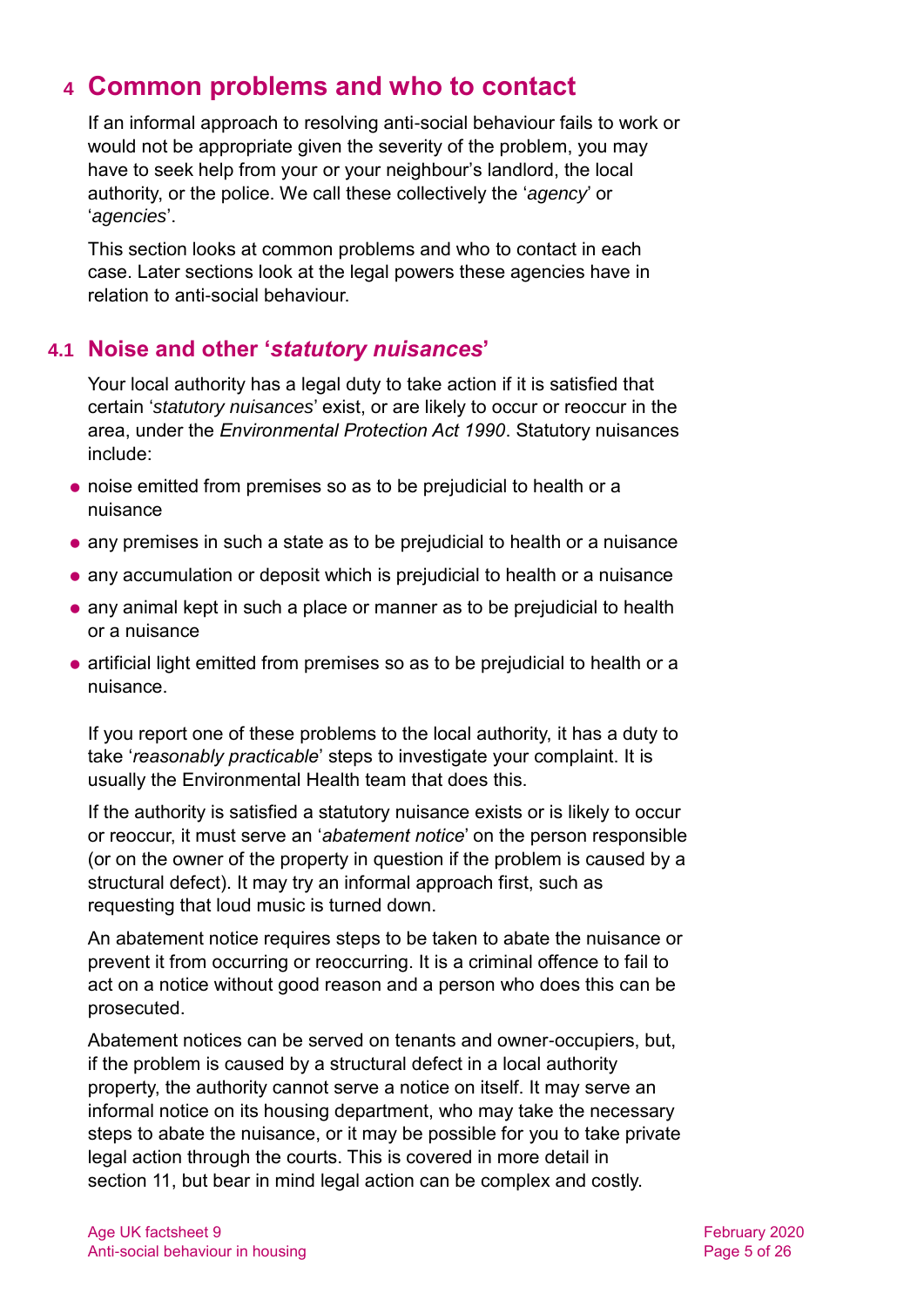#### **When is noise a statutory nuisance?**

There is no prescribed legal level above which a noise becomes a statutory nuisance. However, in basic terms, the noise must be unreasonable.

A local authority will not take formal action against ordinary domestic noise, such as footsteps, talking, or children playing. They will not require improvements to be made to your property's sound insulation if this is causing ordinary domestic noise to be an issue. This is because the courts have said that poor sound insulation cannot make a property '*prejudicial to health*' under the *Environmental Protection Act 1990*.

If ordinary domestic noise is affecting your health or quality of life, try to explore possible solutions with your neighbours. A degree of compromise may be necessary – most of us have to put up with a certain amount of noise from neighbours. If all else fails, you may wish to explore your housing options.

If the sound insulation at your property is poor, you may wish to consider making improvements. If you are a tenant, speak to your landlord in the first instance.

#### **What other noise-related powers do local authorities have?**

The *Noise Act 1996* gives local authorities powers to deal with residential noise that exceeds a certain permitted level between 11pm and 7am. Some local authorities have 24-hour teams who deal with noise complaints. Alternatively, the police may respond.

Local authorities also have powers to deal with noise from building sites and entertainment venues such as pubs and clubs. Speak to your local authority if you want to know more.

# **4.2 Other common problems**

#### **Trees**

If your neighbour's tree hangs over your property, you can ask them to trim it back. If this is not done, you have the right to trim the tree back to the boundary line but you must offer the trimmings back to your neighbour.

Check with the local authority to see if the tree is subject to a tree preservation order before you start cutting. If it is, you could be fined for doing so. Trees in conservation areas are automatically protected.

Local authorities have powers to deal with trees on private property that are in a dangerous condition. If you are concerned about the condition of a tree, contact your local authority (usually the Environmental Health team).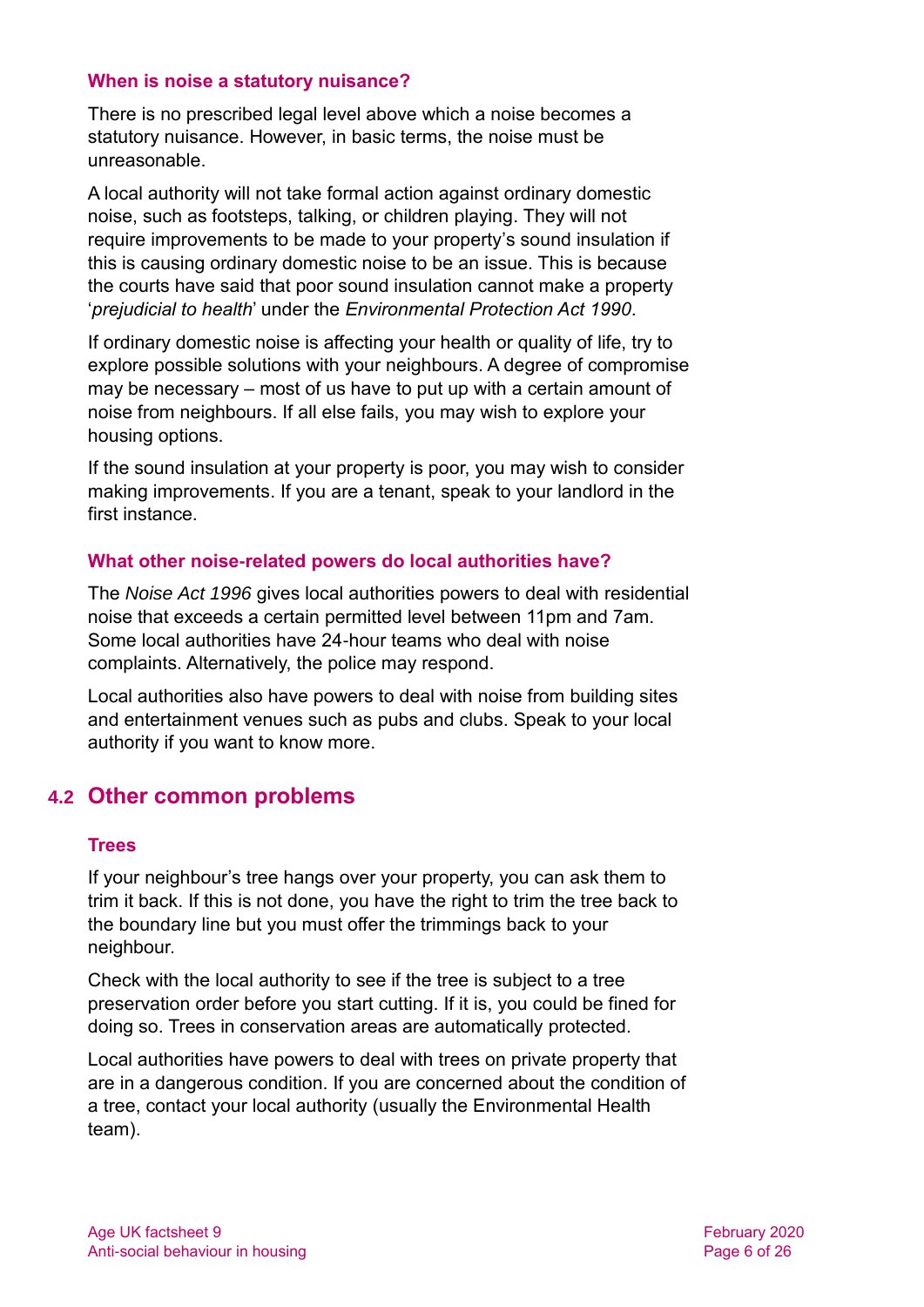# **Hedges**

You should not attempt to reduce the height of a neighbour's hedge without seeking advice. Talk through the problem with your neighbour if you can or try mediation.

A government leaflet, *[Over the garden hedge](https://www.gov.uk/government/publications/over-the-garden-hedge)*, has information on how to approach a neighbour about a problem hedge. Another leaflet, *[High](https://www.gov.uk/government/publications/high-hedges-complaining-to-the-council)  [hedges: complaining to the council](https://www.gov.uk/government/publications/high-hedges-complaining-to-the-council)*, explains when the local authority can get involved and what action they can take if they agree a hedge is a nuisance. The local authority may charge you for this service.

# **Parking spaces**

If you live on a publicly maintained road, you do not have any rights to the section of road or pavement outside your property, unless there are local parking restrictions giving a right to a particular space. This means you do not have an exclusive right to park outside your property or prevent anyone else from doing so.

If someone else's car blocks access to and from your property, there are a number of steps you can take. The local authority and the police have general powers to remove illegally parked vehicles or those that are abandoned or causing an obstruction.

If you live in an area where parking contraventions are dealt with by civil enforcement officers, it may be an offence for someone to park at the bottom of your driveway without permission. Contact your local authority if this happens.

# **Shared amenities**

Responsibilities for the maintenance and repair of shared amenities such as drains, pipes, drives or the roof of a block of flats are usually outlined in the property's legal documents.

If a shared amenity needs repairing, try to find out who is responsible for it. The legal documents may not provide clear answers. If so, it is generally best to speak to your neighbours to agree a course of action and make arrangements for sharing costs.

You probably need a surveyor's report on the part of the property needing repairs and estimates from a builder. Consult and get the consent of other parties at every stage before costs are incurred.

# **Planning permission**

If you are concerned about proposed building works in your area or a building's change of use, contact the local authority planning team to make an objection. Check whether permission has been granted and, if so, whether terms and conditions have been complied with.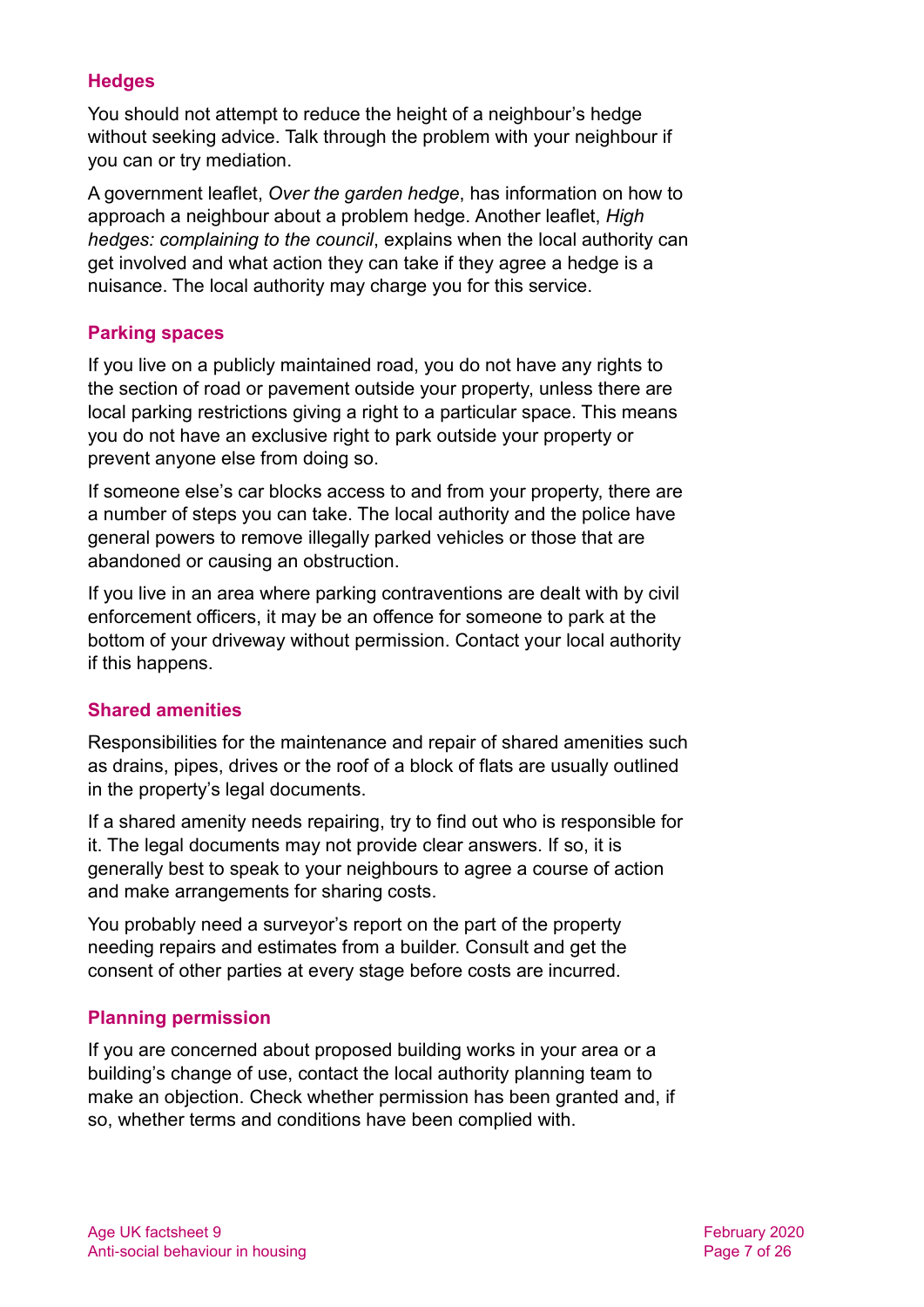# **4.3 Neighbourhood wardens**

You may be able to report anti-social behaviour to a neighbourhood warden if there is a Neighbourhood Warden Scheme where you live.

Wardens provide a uniformed, semi-official presence in residential areas and have a duty to promote community safety, environmental improvements and housing management. They can investigate a complaint about anti-social behaviour and, if necessary, refer the matter to the police. Not all local authority areas have a scheme. Ask your local authority or local police whether there is one in your area.

# <span id="page-7-0"></span>**5 What the police can do**

In certain circumstances, it may be appropriate to contact the police about anti-social behaviour. They are responsible for dealing with antisocial behaviour that constitutes a criminal offence, for example vandalism, graffiti or harassment. They have a range of additional powers under the *Anti-social Behaviour, Crime and Policing Act 2014*:

# **Community Protection Notices (CPNs)**

These are legal notices that require a person or body behaving in an anti-social manner ('*the perpetrator*') to change their behaviour. They can only be issued to a person aged 16 or over, and only if all of the following conditions are met:

- the perpetrator has been given a written warning about their behaviour and enough time to make the necessary changes
- the police are satisfied on reasonable grounds that the behaviour is having a detrimental effect, of a persistent or continuing nature, on the quality of life of people in the area
- the police are satisfied on reasonable grounds that the behaviour is unreasonable.

A perpetrator who fails to comply with a CPN commits an offence.

# **Injunctions**

The police can apply for an injunction to be made against someone who has behaved in an anti-social manner ('*the perpetrator*'). This is a court order prohibiting them from doing something or compelling them to do something.

A court may issue an injunction against a perpetrator aged 10 or over if two conditions are met. The court must:

- be satisfied, on the balance of probabilities, that they have engaged or threatened to engage in anti-social behaviour
- consider it just and convenient to grant the injunction for the purpose of preventing the behaviour.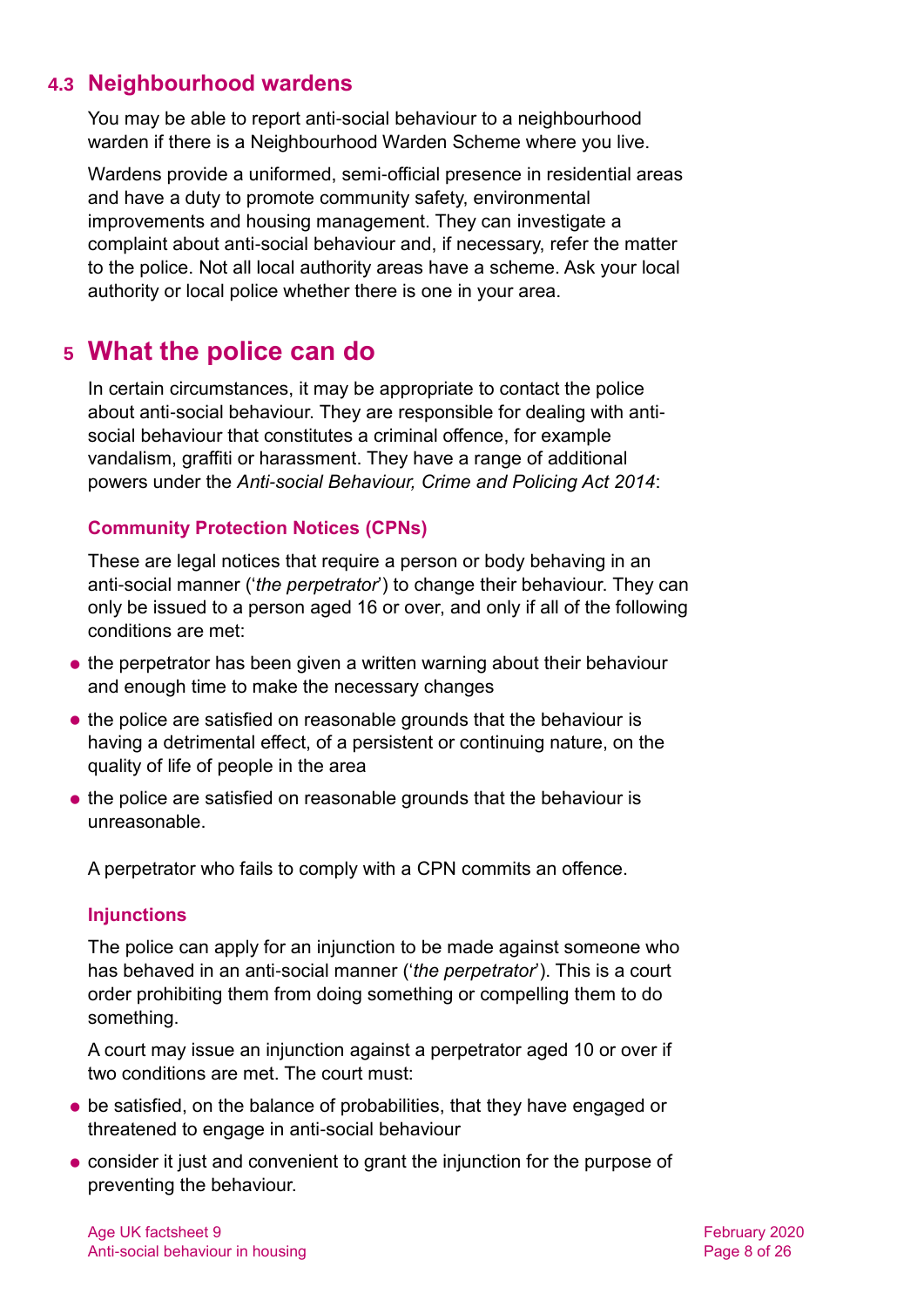If the court decides anti-social behaviour has involved violence or threats of violence or the perpetrator presents a significant risk of harm to others, a power of arrest can be attached to a condition of the injunction. Harm includes '*serious ill-treatment or abuse, whether physical or not*'.

If a power of arrest is attached and a police officer has reasonable cause to suspect a relevant condition has been breached, the perpetrator can be arrested without a warrant. Whether a power of arrest has been attached or not, the police can apply for a warrant for the perpetrator's arrest if they think any of the injunction's provisions have been breached.

In certain circumstances, the court has the power to grant an injunction excluding an adult from their home. It can do so if the application was made by the police force responsible for the area where the property is.

# **Criminal behaviour orders**

Criminal courts have the power to make a criminal behaviour order (CBO) when sentencing someone or discharging them conditionally. The CBO is made in addition to the sentence or conditional discharge order. The police can ask the prosecution to apply for a CBO. The court can make a CBO if two conditions are met. They must:

- be satisfied, beyond reasonable doubt, that the offender has engaged in behaviour that caused or was likely to cause harassment, alarm or distress to any person
- consider that making the order will help in preventing the offender from engaging in such behaviour.

There does not have to be a direct link between the incident(s) that led to the person being brought before the court and the anti-social behaviour the order aims to prevent.

Breach of a CBO is a criminal offence. If you have a secure or assured tenancy, you can be evicted if someone living in or visiting your property breaches the terms of their CBO. See [section 12](#page-15-0) for more information on evictions.

# **Dispersal powers and closure notices**

The police can direct people to leave an area for up to 48 hours if they are behaving in a way which has caused, or is likely to cause, harassment, alarm or distress. They can close premises if they believe this is necessary to prevent nuisance or disorder from continuing, recurring or occurring. They do this by issuing a closure notice, which can last for up to 48 hours.

When a closure notice is issued, an application must be made to a magistrates' court for a closure order. Unless the closure notice is cancelled, the court must hear the application within 48 hours and can make an order prohibiting access to the premises or part of the premises for up to three months.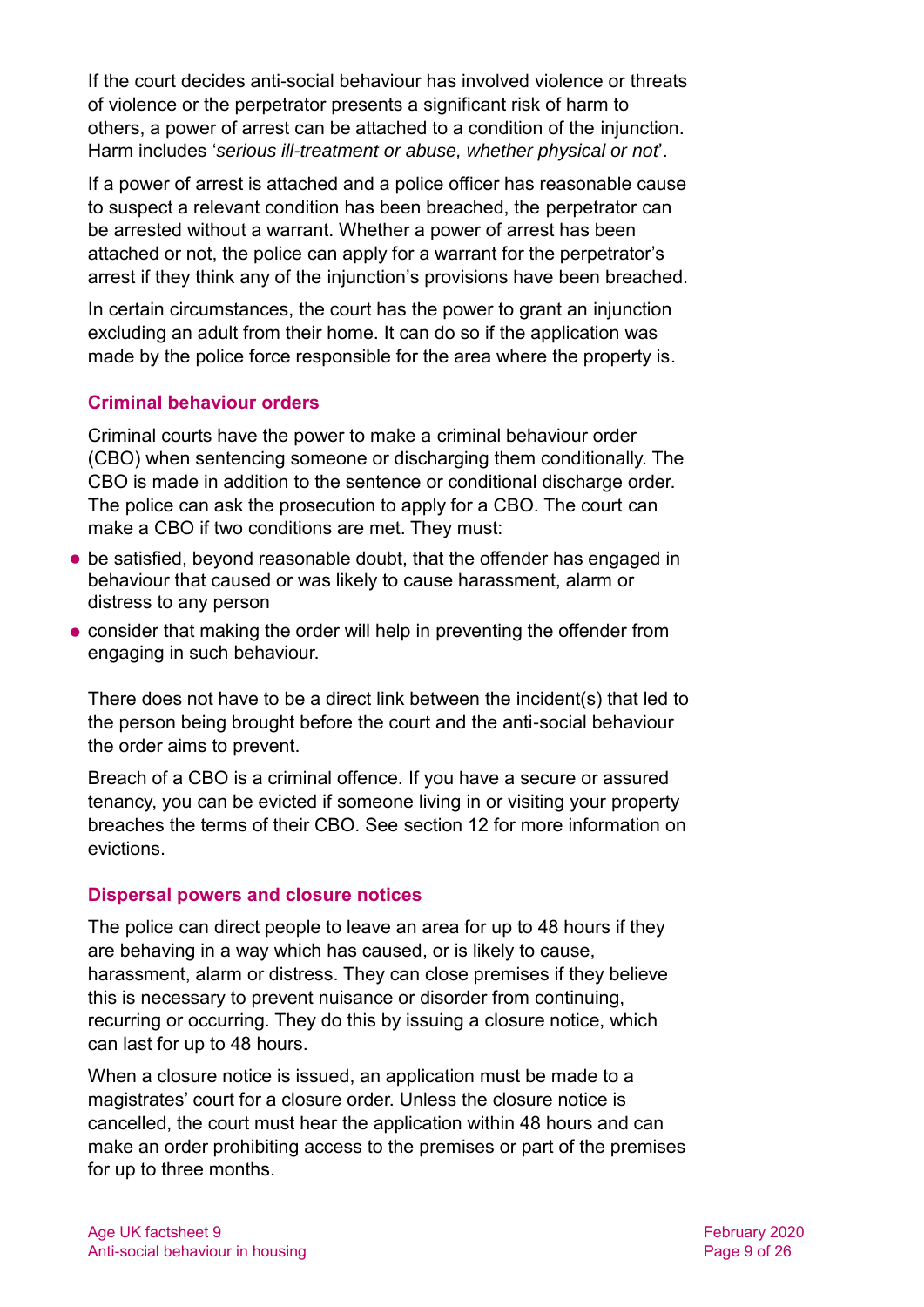# **5.1 Police Community Support Officers (PCSOs)**

PCSOs are employed by the police and focus on lower-level crime, disorder and anti-social behaviour. They are uniformed and spend most of their time on patrol in communities. Approach them if you have questions or concerns about anti-social behaviour. They have a range of powers, for example they can issue fixed-penalty tickets and confiscate alcohol consumed in public places.

# <span id="page-9-0"></span>**6 What landlords can do**

<span id="page-9-1"></span>All landlords can take action against anti-social behaviour but social landlords, such as local authorities and housing associations, are more likely to act and have more powers. Social landlords can apply for injunctions, although non-local authority landlords, such as housing associations, can only apply if the behaviour directly or indirectly relates to, or affects the management of, their housing.

If an injunction is made, the landlord can apply for a warrant for the perpetrator's arrest if they think a provision has been breached. The court has the power to grant an injunction excluding an adult perpetrator from their home if it is made on the application of a local authority or the social landlord that manages that property. Only a local authority landlord can ask the prosecution to apply for a CBO in criminal proceedings.

In any case, it is for the landlord to decide how best to use its powers and what action to take. If you are a social tenant, ask your housing officer for help with housing-related anti-social behaviour. If you are not a social tenant but the perpetrator is, you can contact their housing officer, tell them about the problems you are experiencing and ask for their help.

A housing officer should investigate the alleged anti-social behaviour before deciding on appropriate action. This may involve contacting the person you have complained about. If the alleged perpetrator is vulnerable, for example because of a mental health problem, the housing officer may involve other agencies such as social services.

All social landlords must publish policies and procedures for dealing with anti-social behaviour under the *Anti-social Behaviour Act 2003*. You can inspect a copy of these at reasonable times of day and request a copy for a reasonable fee. You can request a summary free of charge.

If the person causing you problems is a private tenant and you know who their landlord or the letting agent managing the property is, contact them to let them know about the anti-social behaviour. If you are a social tenant, ask your housing officer for help. Social landlords can apply for injunctions against any perpetrator, not just their own tenants.

Private landlords have the power to evict tenants behaving anti-socially if other steps do not resolve the problem. They cannot apply for an injunction, but they can involve the local authority or the police.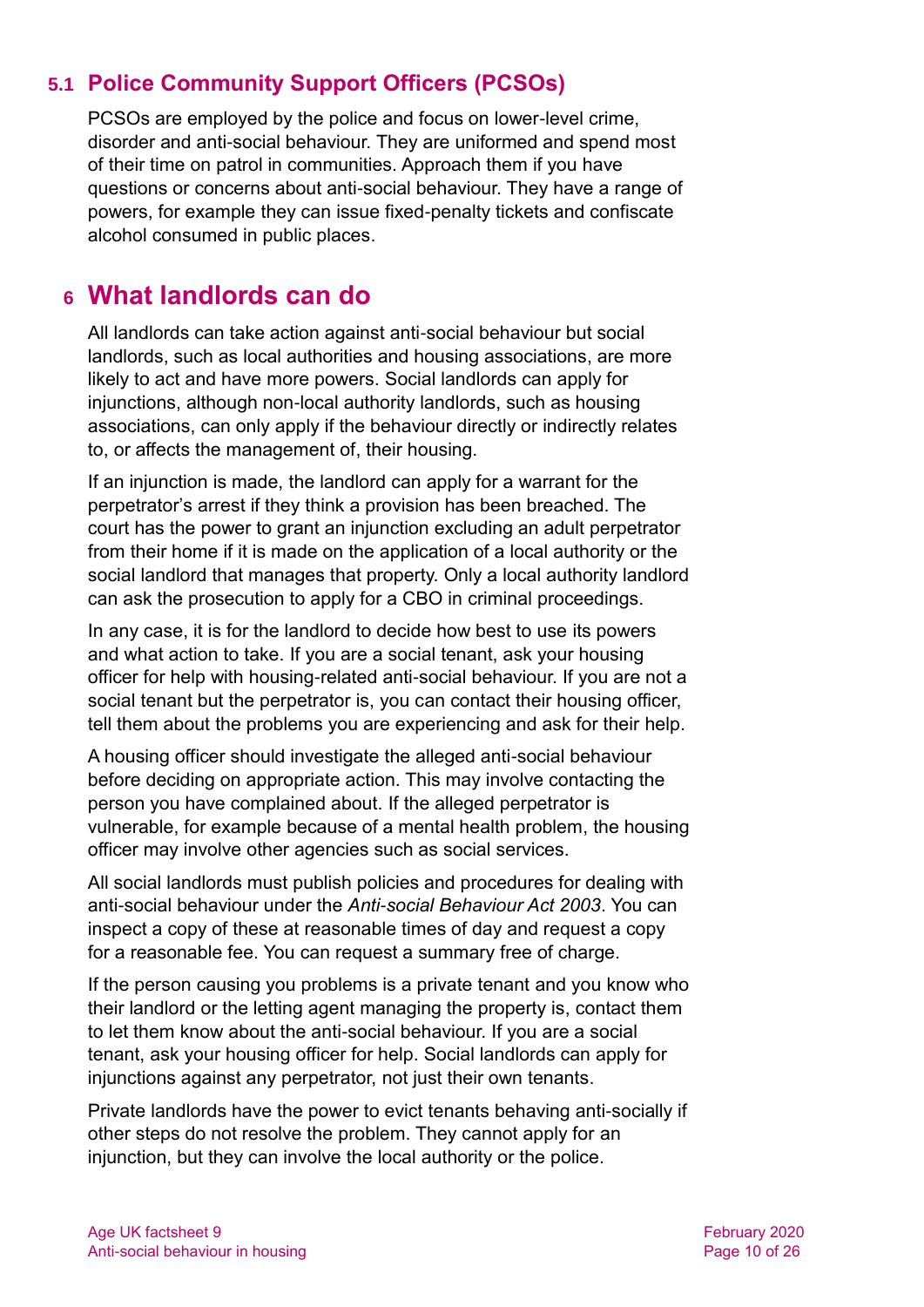# <span id="page-10-0"></span>**6.1 Moving to alternative accommodation**

You may want to move to alternative accommodation rather than try to resolve the problem, particularly if you are at risk of violence or are afraid of retaliation.

If you are a social tenant, your landlord may agree to re-house you in another property. This only happens in the most serious cases. Check your landlord's anti-social behaviour policies and procedures to see the circumstances when a transfer would be considered.

Regardless of your tenure, it may be possible to join your local authority housing waiting list if you want to move. Alternatively, you can make a homelessness application if it is no longer reasonable for you to occupy your property. See [section 7](#page-11-0) for more information.

If you are offered alternative accommodation, check what type of tenancy you would have and whether this comes with the same security and rights. See [factsheet 68,](https://www.ageuk.org.uk/globalassets/age-uk/documents/factsheets/fs68_tenancy_rights_security_of_tenure_fcs.pdf) *Preventing evictions*, for more information.

# **Mutual exchange**

Social tenants can swap homes with other social tenants under '*mutual exchange*' schemes. However, it can take a long time to arrange a suitable swap.

You might get a new tenancy when you carry out a mutual exchange, so check before you swap. Make sure you are happy with the new security of tenure and other rights. For more information, see [factsheet 8,](https://www.ageuk.org.uk/globalassets/age-uk/documents/factsheets/fs8_council_and_housing_association_housing_fcs.pdf) *Council [and housing association housing.](https://www.ageuk.org.uk/globalassets/age-uk/documents/factsheets/fs8_council_and_housing_association_housing_fcs.pdf)*

# **Private tenants**

It is extremely unlikely that a private landlord will re-house you if you are subject to anti-social behaviour. However, private tenancies tend to be granted for short periods of time with limited security of tenure. This gives you more flexibility if you experience anti-social behaviour, as you should be able to move quickly and without needing to consider your security.

If your tenancy is within a fixed term, check whether the agreement contains a break clause allowing you to leave early. If not, ask your landlord if they agree to you '*surrendering*' the tenancy. If they refuse, you may be liable to pay rent for the duration of the fixed term, even if you leave the property.

See factsheet 63, *[Finding private rented accommodation](https://www.ageuk.org.uk/globalassets/age-uk/documents/factsheets/fs63_finding_private_rented_accommodation_fcs.pdf)* for more information. **Note:** some older private tenancies have much stronger rights and should not be given up without very careful consideration.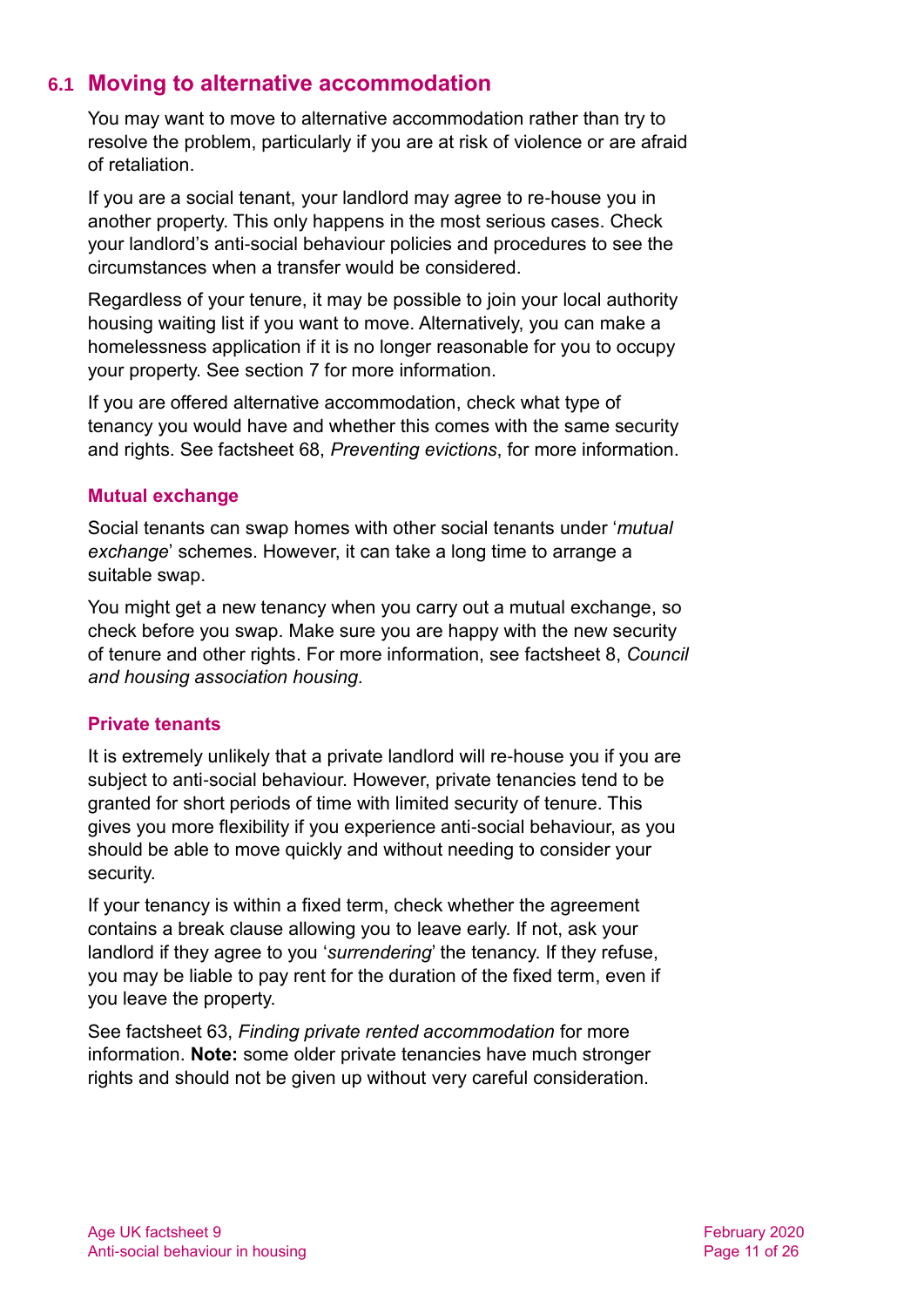# <span id="page-11-0"></span>**7 What a local authority can do**

Your local authority may be able to help even if it is not your landlord or your perpetrator's landlord. It can issue a Community Protection Notice, apply for an injunction against the perpetrator, or request a CBO if they are in court on a criminal charge. It has a range of powers and duties in relation to specific anti-social behaviour issues as in [section 4.](#page-4-0)

# **Allocations**

The local authority is responsible for '*allocating*' social housing in your area. This means selecting someone to be a council tenant or nominating them to be the tenant of accommodation owned by another social landlord. In most areas, there is high demand for social housing and a waiting list of people wanting an allocation (the '*housing register*').

The local authority must have a policy on who can join its housing register and how applications are prioritised, known as its '*allocation scheme*'. It must publish a summary of the scheme and, if requested, provide you with a free copy. Read through this carefully and give the authority as much information as possible to evidence why you meet the criteria to join.

# **Reasonable preference**

Authorities must ensure that '*reasonable preference*' on the register is given to certain groups of people. This includes people who are homeless, people living in '*unsatisfactory housing conditions*', and people who need to move on medical or welfare grounds.

You may be able to argue your property is unsatisfactory because of anti-social behaviour, or that you need to move as it is affecting your health and wellbeing. See overleaf for more information on homelessness.

Authorities can set policies giving '*additional preference*' to people in the reasonable preference groups who have urgent housing needs. Allocations guidance says this can include people needing to escape serious anti-social behaviour or domestic violence. Note in some areas, the demand for social housing is so high that you may not be re-housed quickly, or at all, unless your case is particularly serious.

Local authorities in England can set policies excluding groups of people from their registers, but they must still ensure that reasonable preference is given to the groups mentioned above. They are encouraged to have a policy on dealing with exceptional cases.

Seek advice if your application is refused but you think you should be given reasonable preference, or if the authority will not consider making an exception for you.

For more information, see factsheet 8, *[Council and housing association](https://www.ageuk.org.uk/globalassets/age-uk/documents/factsheets/fs8_council_and_housing_association_housing_fcs.pdf)  [housing](https://www.ageuk.org.uk/globalassets/age-uk/documents/factsheets/fs8_council_and_housing_association_housing_fcs.pdf)*.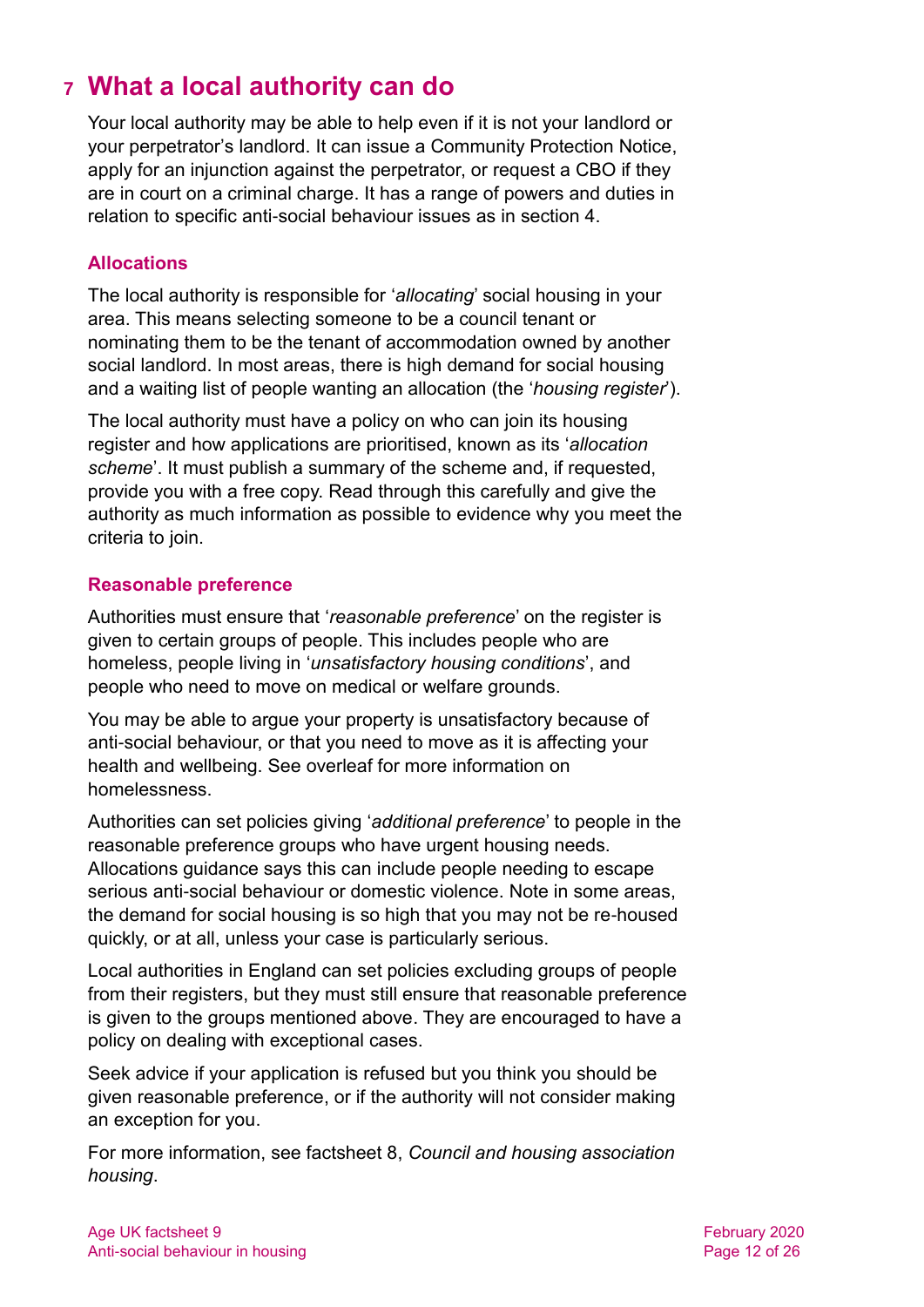#### **Homelessness**

You can be treated as being homeless if it is not reasonable for you to remain in your property. It is not reasonable for you to remain if it is probable this would lead to you or a member of your household experiencing domestic or other violence.

Violence includes threats of violence likely to be carried out. Domestic violence has an even broader meaning and includes psychological, physical, sexual, financial or emotional abuse.

Being treated as homeless gives you reasonable preference on the housing register, but it is also possible to make a homelessness application to a local authority. Do not leave a property or terminate a tenancy without getting advice, as you may be considered '*intentionally homeless*'.

Local authorities can and do re-house homeless households in private rented accommodation, so you may be giving up security of tenure. For more information, [see factsheet 89,](https://www.ageuk.org.uk/globalassets/age-uk/documents/factsheets/fs89_homelessness_fcs.pdf) *Homelessness*. In Wales, see Age Cymru factsheet 89w, *[Dealing with homelessness in Wales](https://www.ageuk.org.uk/globalassets/age-cymru/documents/information-guides-and-factsheets/fs89w.pdf)*.

# <span id="page-12-0"></span>**8 The Community Trigger**

If you have reported anti-social behaviour and are not getting any respite, you may be able to use the '*Community Trigger*'. This entitles you to a multi-agency review of your case if a certain threshold is met. In some areas, it is known as an '*ASB Case Review*'.

The agencies involved in the review are the local authority, local social landlords, the police and local Clinical Commissioning Groups (**England**) or Local Health Boards (**Wales**). They must publish policies setting out how a case review is conducted and specify the point of contact for making applications. The charity [ASB Help](https://asbhelp.co.uk/) has an online directory with contact points for each local authority.

The review threshold is determined locally, but must be set at no greater than three reports about a particular problem in a six-month period. It is not necessary for you to have made every report yourself. A report should be made within one month of the date on which the behaviour is alleged to have occurred and the review should take place within six months of the report, but local policies may allow longer time limits.

Agencies can consider how a particular report was handled when deciding if the review threshold is met, but the Community Trigger is not designed to be a complaints procedure. The aim is to find a solution to the anti-social behaviour, not to investigate whether an agency was at fault.

Agencies share information about the case and may require other bodies to provide information. They can make recommendations about what action should be taken.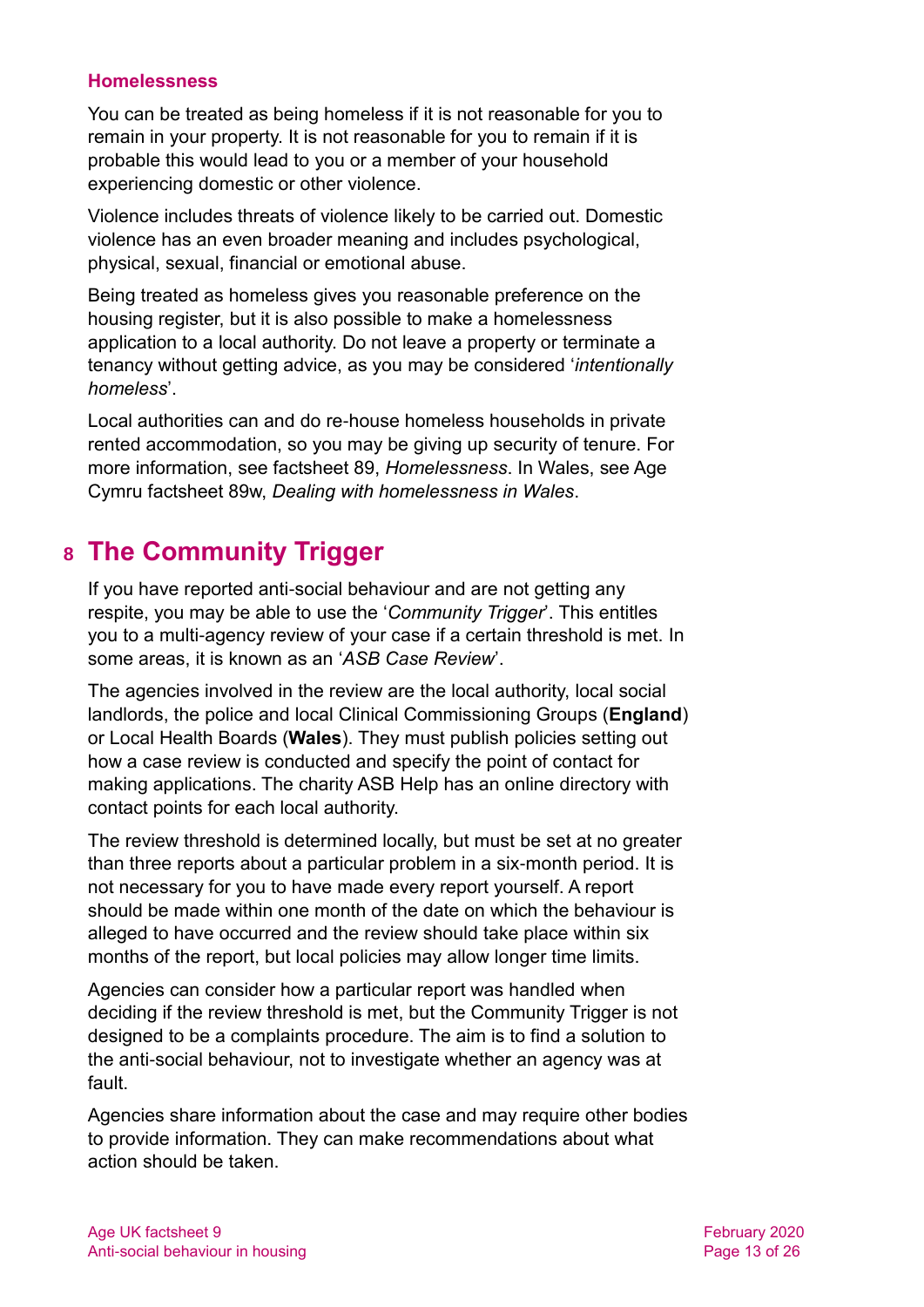# <span id="page-13-0"></span>**9 Complaints**

If you want to complain about how an agency has handled a report of anti-social behaviour, the procedure depends on the agency in question.

# **Complaints about social landlords**

Social landlords must have a clear procedure for dealing with complaints. If you are dissatisfied with a social landlord's response to your complaint, ask your MP, local councillor or tenant panel (a '*designated person*') to intervene. They can help you to resolve the dispute or refer the complaint to the Housing Ombudsman in **England**, or the Public Services Ombudsman for **Wales**.

If they refuse to do either, get this in writing and contact the relevant Ombudsman directly. Alternatively, you can wait eight weeks from the date on the landlord's final decision letter and go straight to the Ombudsman without first contacting a designated person.

# **Complaints about local authorities**

If you are unhappy with how a local authority has handled your case, you can make a formal complaint. Ask the authority about its complaints procedure.

If you are dissatisfied with their response, you can escalate your complaint to the [Local Government and Social Care Ombudsman](http://www.lgo.org.uk/) in **England**, or the [Public Services Ombudsman](http://www.ombudsman-wales.org.uk/) for **Wales**. Your complaint does not need to be referred by a designated person.

You must give the authority a reasonable amount of time to deal with your complaint before escalating it. Generally, you must complete the complaints procedure, which may have a number of stages. If you have not received a '*final viewpoint*' letter after 12 weeks, you can go straight to the relevant Ombudsman.

If the Ombudsman finds the authority was at fault, it may make recommendations about what it should do. For example, it may recommend the authority reviews its policies and procedures or awards compensation. The Ombudsman cannot tell the authority to move your neighbour or start legal proceedings against them.

If you think an authority has acted unlawfully by deciding not to take up your complaint, you can apply for a judicial review. However, courts usually intervene only in exceptional cases. Take advice if considering this course of action as legal costs are potentially significant.

In **England**, if you want to complain about how a local authority has acted as a landlord, you must complain to the Housing Ombudsman following the procedure as set out in '*Complaints about social landlords*'.

The Housing Ombudsman can conduct joint investigations with the Local Government and Social Care Ombudsman in certain circumstances.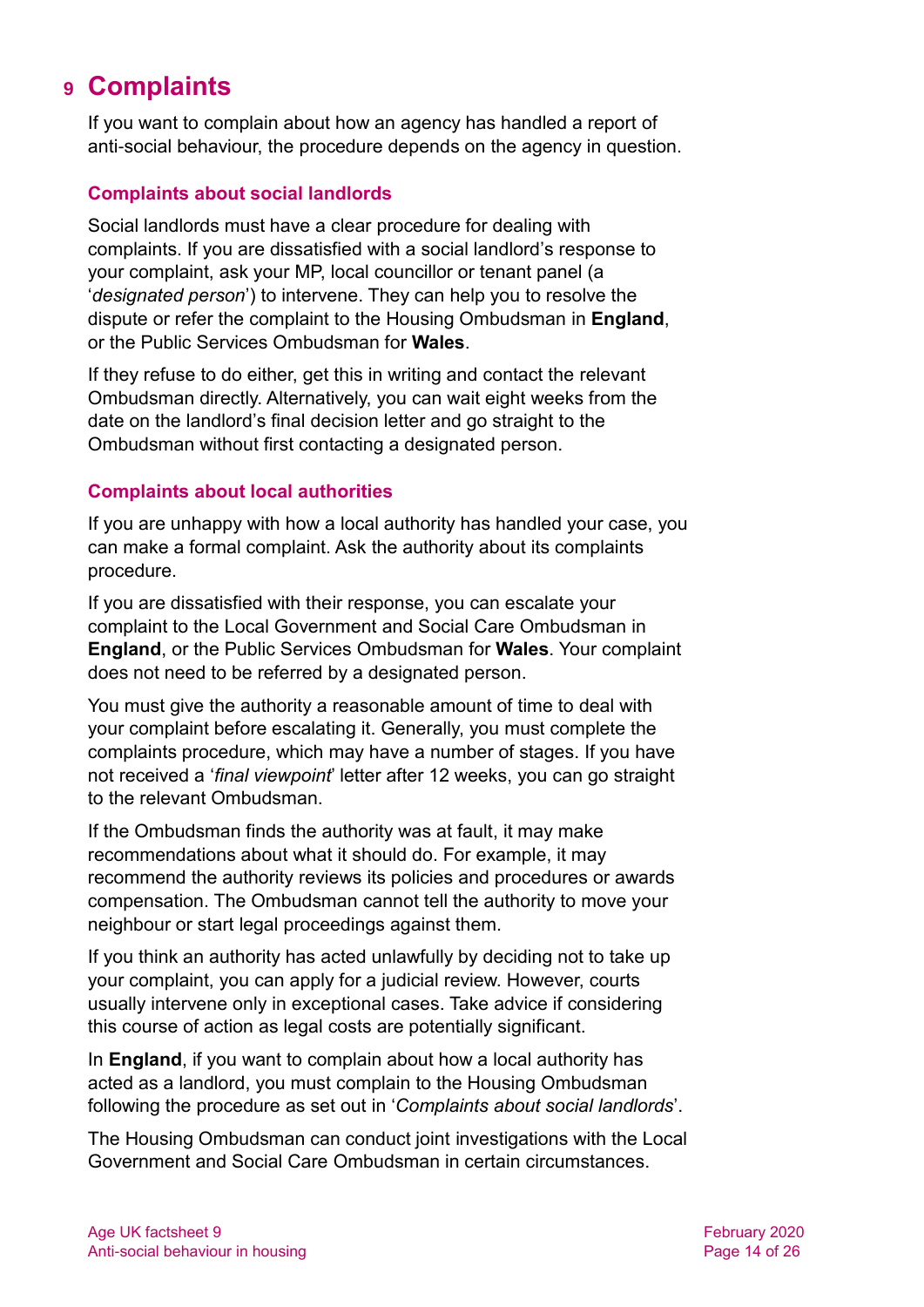#### **Complaints about the police**

You can complain if you have experienced or witnessed inappropriate behaviour from a police officer or member of police staff or been adversely affected by the conduct of a police officer or member of police staff.

Contact the relevant police force as soon as possible after the incident in question. The police can decide not to deal with a complaint received more than 12 months after the incident. If your complaint is outside this timeframe, give reasons for the delay.

Police forces are expected to take all complaints seriously, to listen to you, and to act in a fair and balanced way to seek to put things right.

Within 15 working days, the police should tell you whether they have '*recorded*' your complaint. If your complaint is recorded, the police decide whether to deal with it locally or involve the [Independent Office for Police](https://www.policeconduct.gov.uk/complaints-and-appeals/make-complaint)  [Conduct \(IOPC\).](https://www.policeconduct.gov.uk/complaints-and-appeals/make-complaint)

Some serious complaints must be referred to the IOPC. You can appeal to the IPCC about decisions taken at a local level, including a decision not to record your complaint. The IOPC has a guide to the police complaints system, available on its website.

# <span id="page-14-0"></span>**10 Harassment**

Harassment is prohibited under the *Protection from Harassment Act 1997*. It is not defined in the Act, except that it can involve causing another person alarm or distress. Under the Act, you can take your own civil action in cases of harassment. You can apply to the court for an injunction against the person or people responsible.

Harassment can be verbal abuse, threats, vandalism specifically directed against you, racial harassment, or homophobic harassment. The perpetrator must have done this at least twice (although not necessarily to you each time) and must have known, or ought to have known, their behaviour amounted to harassment.

If you are being harassed, report each incident to the police as it occurs to build up evidence. If you or the perpetrator are living in rented housing contact your landlord and/or their landlord, as described in [section 6.](#page-9-1)

If you are a local authority or housing association tenant, your landlord may be able to assist you with moving if this is what you want and would resolve the problem. [Section 6.1](#page-10-0) has information about how your landlord can help you to move. [Section 7](#page-11-0) has information on social housing allocations, homelessness and anti-social behaviour.

For information about homophobic and transphobic harassment and crime and how to report it, see the Guide *[Lesbian, gay, bisexual or](https://www.ageuk.org.uk/globalassets/age-uk/documents/information-guides/ageukig02_lesbian_gay_bisexual_transgender_inf.pdf)  [transgender](https://www.ageuk.org.uk/globalassets/age-uk/documents/information-guides/ageukig02_lesbian_gay_bisexual_transgender_inf.pdf)*. For information about landlord harassment, see [factsheet 68,](https://www.ageuk.org.uk/globalassets/age-uk/documents/factsheets/fs68_tenancy_rights_security_of_tenure_fcs.pdf) *Preventing evictions*.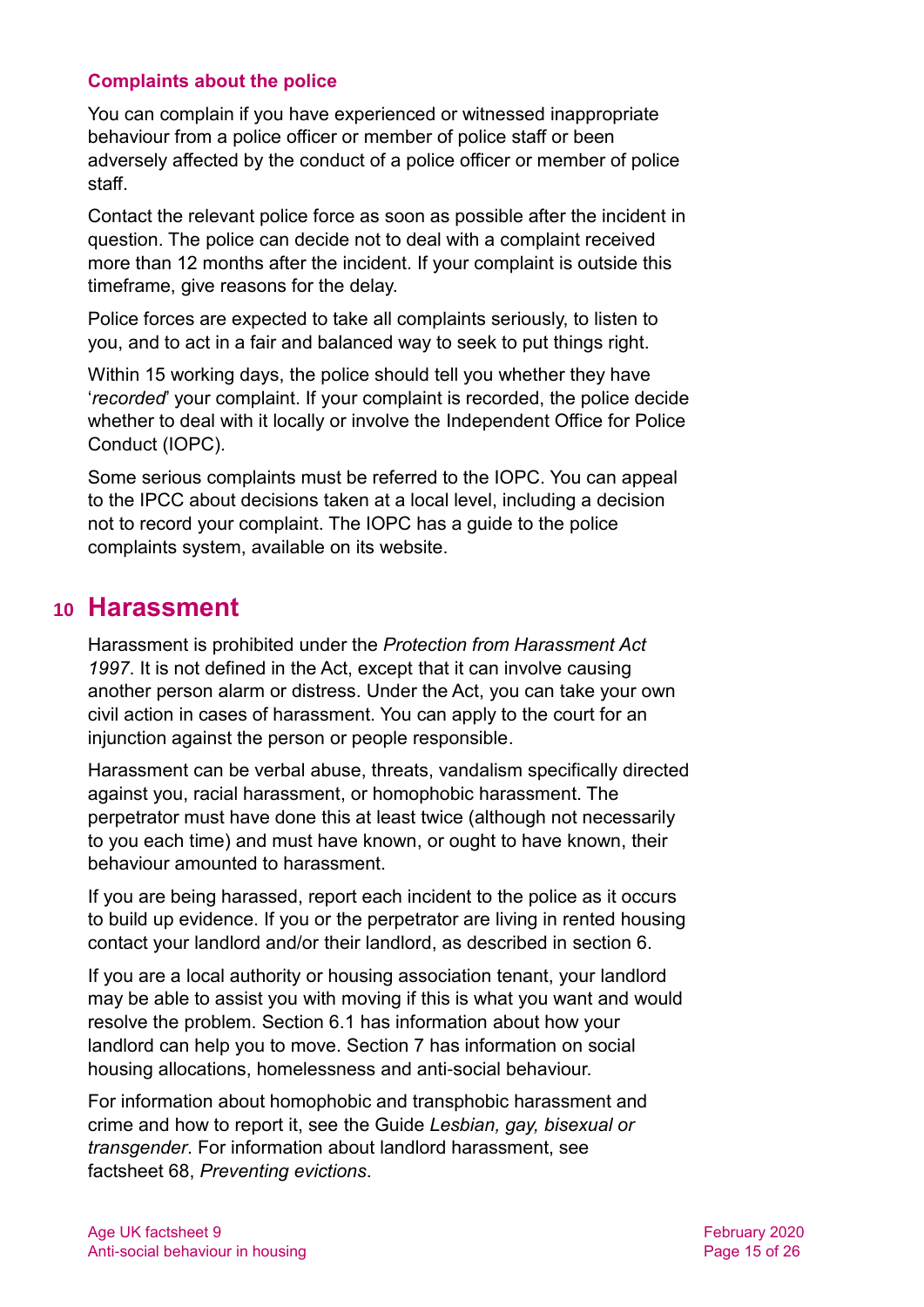# <span id="page-15-1"></span>**11 Private legal action**

If the nuisance is a statutory nuisance (see [section 4.1\)](#page-4-1) and you wish to take action yourself, you may be able to do so through a magistrates' court under section 82 of the *Environmental Protection Act 1990*. This involves prosecuting the perpetrator for a criminal offence. It is essential you seek legal advice and, if possible, legal representation before bringing a prosecution.

You can take civil action if a neighbour uses their property unreasonably and this affects your use and enjoyment of your home, or if they have been arrested under the *Protection from Harassment Act 1997*. You must usually prove you have suffered some damage or harm as a result of the anti-social behaviour. Cases are usually heard in a county court and the available remedies are compensation for the damage or harm suffered and/or an injunction against the perpetrator.

Court action can be complex and costly, so take advice before you proceed. If the case fails, you normally incur your own costs and may incur the costs of the other party. For more information, see [factsheet 43,](https://www.ageuk.org.uk/globalassets/age-uk/documents/factsheets/fs43_getting_legal_advice_fcs.pdf)  *[Getting legal advice](https://www.ageuk.org.uk/globalassets/age-uk/documents/factsheets/fs43_getting_legal_advice_fcs.pdf)*, or speak to an advice agency like [Citizens Advice.](http://www.citizensadvice.org.uk/)

# <span id="page-15-0"></span>**12 I've been accused of anti-social behaviour**

This section explains how your security of tenure, ability to join the local authority housing register, and other housing rights may be affected if you are accused of anti-social behaviour.

# **12.1 Security of tenure**

Security of tenure means how easy or difficult it is to evict you. Social landlords can give new tenants probationary tenancies with limited security and downgrade existing tenants' security if they engage in antisocial behaviour.

They can take steps to evict you if you have been accused of anti-social behaviour or if your property has been used for anti-social, immoral or illegal purposes. For more information, see [factsheet 68,](https://www.ageuk.org.uk/globalassets/age-uk/documents/factsheets/fs68_tenancy_rights_security_of_tenure_fcs.pdf) *Preventing [evictions](https://www.ageuk.org.uk/globalassets/age-uk/documents/factsheets/fs68_tenancy_rights_security_of_tenure_fcs.pdf)*.

# **12.1.1 Probationary and demoted tenancies**

Some local authorities grant probationary tenancies, called '*introductory*' tenancies, to new tenants. These normally run for a 12-month period, during which time the tenancy can be terminated if the landlord is concerned about the household's behaviour.

The landlord can do this without having to prove in court that they have a good reason for evicting, but they must follow the correct procedure and you may be able to argue that eviction would be unfair, discriminatory, or would breach your human rights.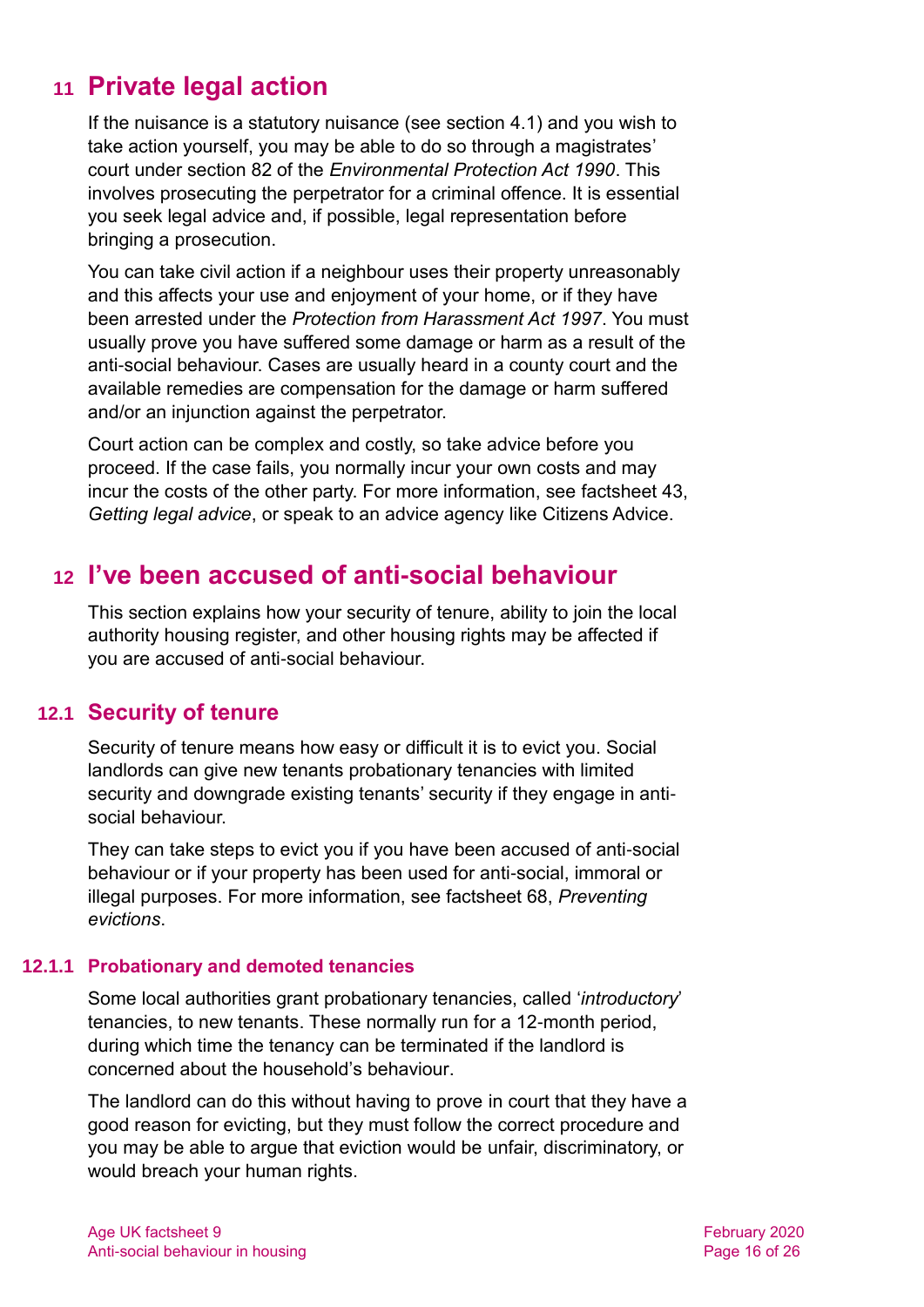Other social landlords, such as housing associations, may grant 12 month '*starter*' tenancies to new tenants. These are assured shorthold tenancies and have limited security.

Both introductory and starter tenancies can be extended by a further six months to a total of 18 months if the landlord is not satisfied with your household's rent record or behaviour during the first 12 months.

Social landlords can apply to court to have your existing social tenancy '*demoted'* if they believe you, someone you live with, or a visitor to the property has engaged in anti-social behaviour. A demotion order downgrades your security of tenure. Demoted secure tenants have similar security to introductory tenants and demoted assured tenants become assured shorthold tenants.

A court may grant a demotion order if you, another resident or visitor has used or threatened to use the property for illegal purposes, or has behaved or threatened to behave in an anti-social manner.

Seek advice immediately if your landlord is proposing to terminate your introductory or starter tenancy or demote your secure or assured tenancy. **Note:** the definition of anti-social behaviour used here is quite complex and differs from the definitions in [section 1.](#page-2-0)

# **12.1.2 Eviction**

There are specific grounds (or reasons) that landlords can rely on in court if they want to evict you for anti-social behaviour. Evictions are usually considered only in the most serious cases and as a last resort. Other measures such as mediation, demotion of tenancy, or applying for a court order should be attempted first.

In some cases, possession can only be sought if anti-social behaviour has been proven in another court.

Landlords must be careful not to unlawfully discriminate against perpetrators who, under the *Equality Act 2010*, have a '*protected characteristic*' such as disability, race, sexual orientation or religious belief. For more information, see factsheet 79, *[Equality, discrimination](https://www.ageuk.org.uk/globalassets/age-uk/documents/factsheets/fs79_equality_discrimination_and_the_public_sector_equality_duty_fcs.pdf)  [and the Public Sector Equality Duty](https://www.ageuk.org.uk/globalassets/age-uk/documents/factsheets/fs79_equality_discrimination_and_the_public_sector_equality_duty_fcs.pdf)*.

# **Protected and statutory (regulated) tenancies**

The court may grant an order for possession where you (or any person residing or lodging with you or any sub-tenant) have been guilty of conduct which is a nuisance or annoyance to adjoining occupiers, or have been convicted of using the property or allowing the property to be used for immoral or illegal purposes.

Instead of making an order, the court may agree to accept a formal undertaking from you not to commit any further breaches of the tenancy agreement. Alternatively, the court may decide it is not reasonable to make an order, or it is reasonable to '*suspend*' an order on terms that you will not engage in further acts of anti-social behaviour.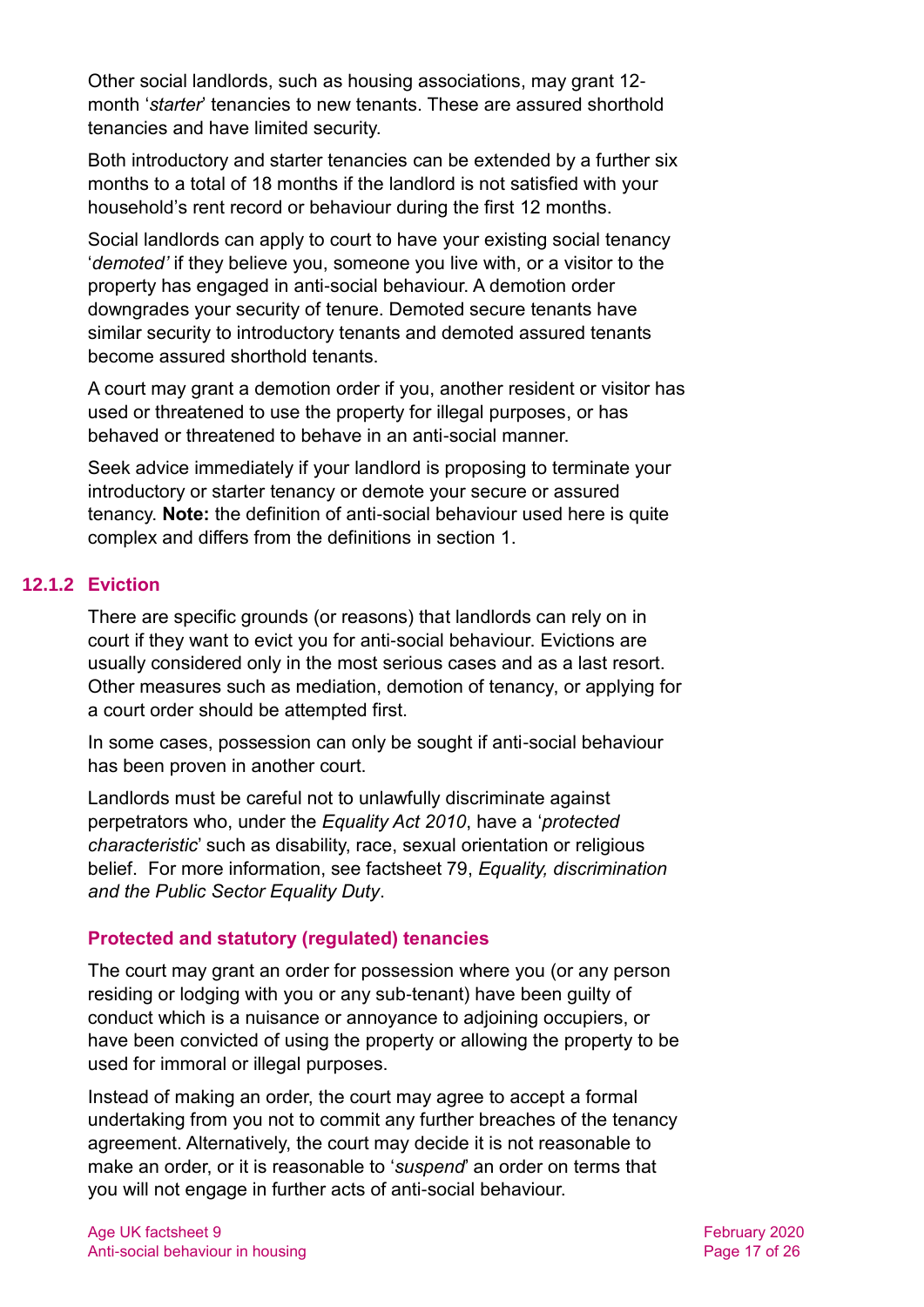#### **Secure and assured tenancies**

In certain circumstances, the court has discretion over whether to allow eviction, even where the landlord can prove anti-social behaviour. This is if you (or a person living with you) have been convicted of a riot offence or where you (or a person living with or visiting you) have been:

- $\bullet$  quilty of conduct causing or likely to cause nuisance or annoyance to a person residing, visiting or otherwise engaging in a lawful activity in the area
- guilty of conduct relating to or affecting the landlord's housing management where this conduct has caused, or is likely to cause, nuisance or annoyance to the landlord or their employee, or
- convicted of:
	- using the property or allowing it to be used for immoral or illegal purposes, or
	- an arrestable offence committed in the property or in the nearby area.

There is an '*absolute*' ground a landlord can use to seek possession of a property let on a secure or assured tenancy. Broadly speaking, this means the court has no choice but to allow eviction if it is satisfied that one of the following conditions has been met:

- you (or someone living in or visiting the property) have been convicted of certain serious offences that took place nearby, against someone who lives nearby, or against the landlord or someone employed in connection with the landlord's housing management functions
- a court has found that you (or someone living in or visiting the property) have breached a provision of a relevant injunction (except a provision requiring you or them to participate in a particular activity)
- you (or someone living in or visiting the property) have been convicted of a breach of a CBO prohibiting you from doing something in the area
- a closure order has been made on your property and access has been prohibited for more than 48 hours
- you (or someone living in or visiting the property) have been convicted of an offence under the *Environmental Protection Act 1990*, having breached an abatement notice or court order in relation to noise nuisance.

If the landlord is a local authority, they must comply with certain specific notice and review requirements.

If you have an assured shorthold tenancy, your landlord can take steps to evict you without having to prove a ground to the court after six months have passed or any longer fixed term has elapsed.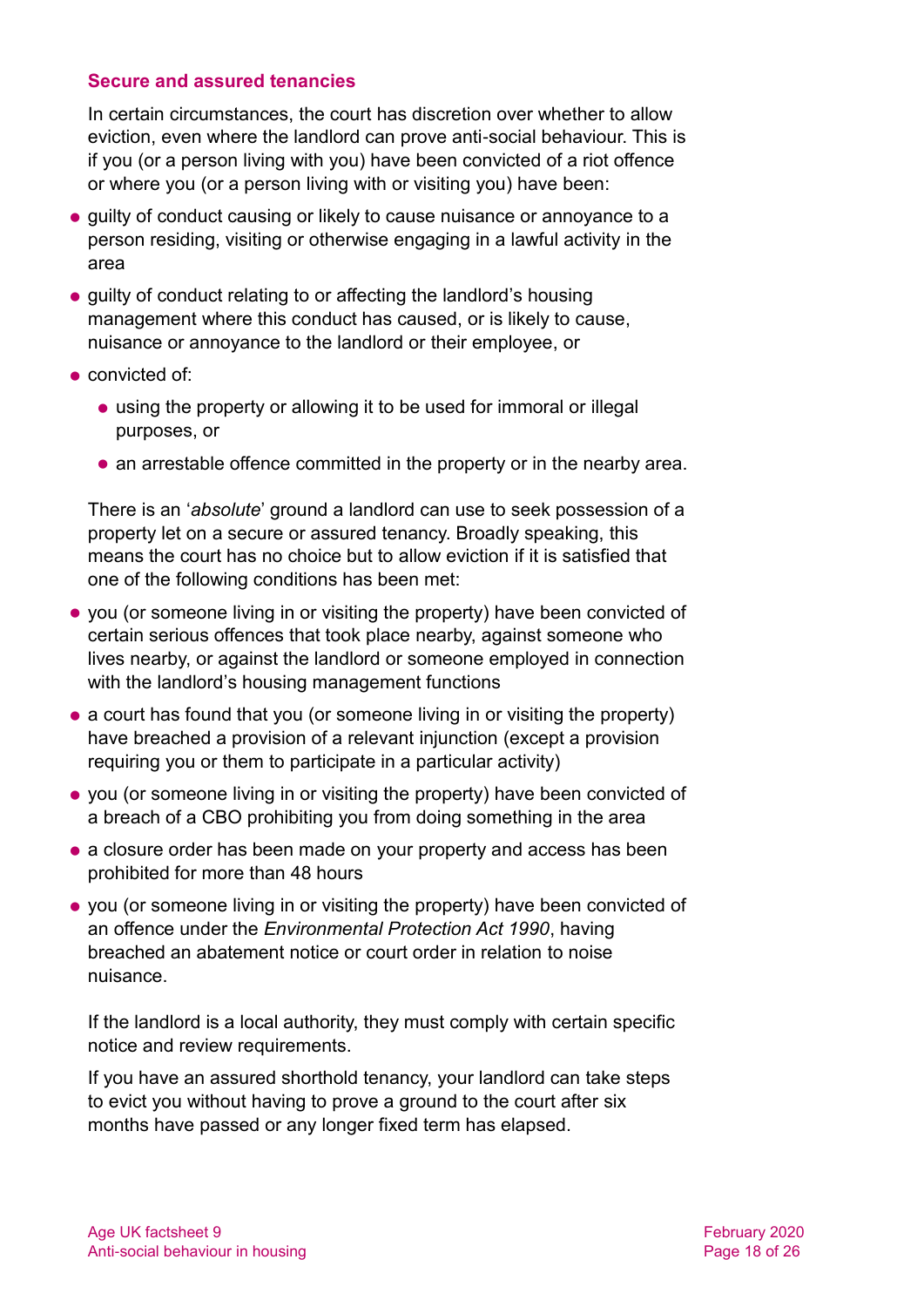#### **12.1.3 Wales**

In Wales, under the *Renting Homes (Wales) Act 2016*, the rules on tenancy types are changing, with the creation of two types of tenancy. Most private sector tenancies will become a '*standard contract*' (modelled on the current assured shorthold tenancy).

The other tenancy type will be a '*secure contract*', primarily issued by local authorities and housing associations. However, private landlords will be able to opt for a secure rather than standard contact if they wish.

All other tenancy types will be replaced once the law is implemented. Landlords will still be able to take steps to evict tenants engaging in antisocial behaviour, but there is no '*absolute*' anti-social behaviour ground under which a court must make an order for possession.

The Act will apply retrospectively, so existing tenancy agreements will also be converted. The Welsh Government has not announced when the Act will be implemented. Therefore, existing rules on different tenancy types as outlined above continue to apply currently.

Contact [Shelter Cymru](#page-22-0) or the [Welsh Government](#page-22-1) for more information, or contact Age Cymru Advice.

# **12.2 Getting social housing**

You may find it more difficult to get social housing if you have been accused of anti-social behaviour in the past.

You may be excluded from your local authority's social housing waiting list ('*housing register*') or given less priority than other applicants. For more information on social housing allocations, see [section 7.](#page-11-0)

# **Reasonable preference**

The law says local authorities must give '*reasonable preference*' to certain groups of people when drawing up policies on who gets social housing and how applications are prioritised. They can set additional criteria to help distinguish between people in the reasonable preference groups.

One factor they can take into account is your behaviour, or the behaviour of a member of your household, if this would affect your suitability as a tenant. This means you can be given lower priority than someone else with reasonable preference, because you or someone living with you has a history of anti-social behaviour.

You should be able to request a review of the level of priority you are given – there is likely to be a deadline by which you have to do this.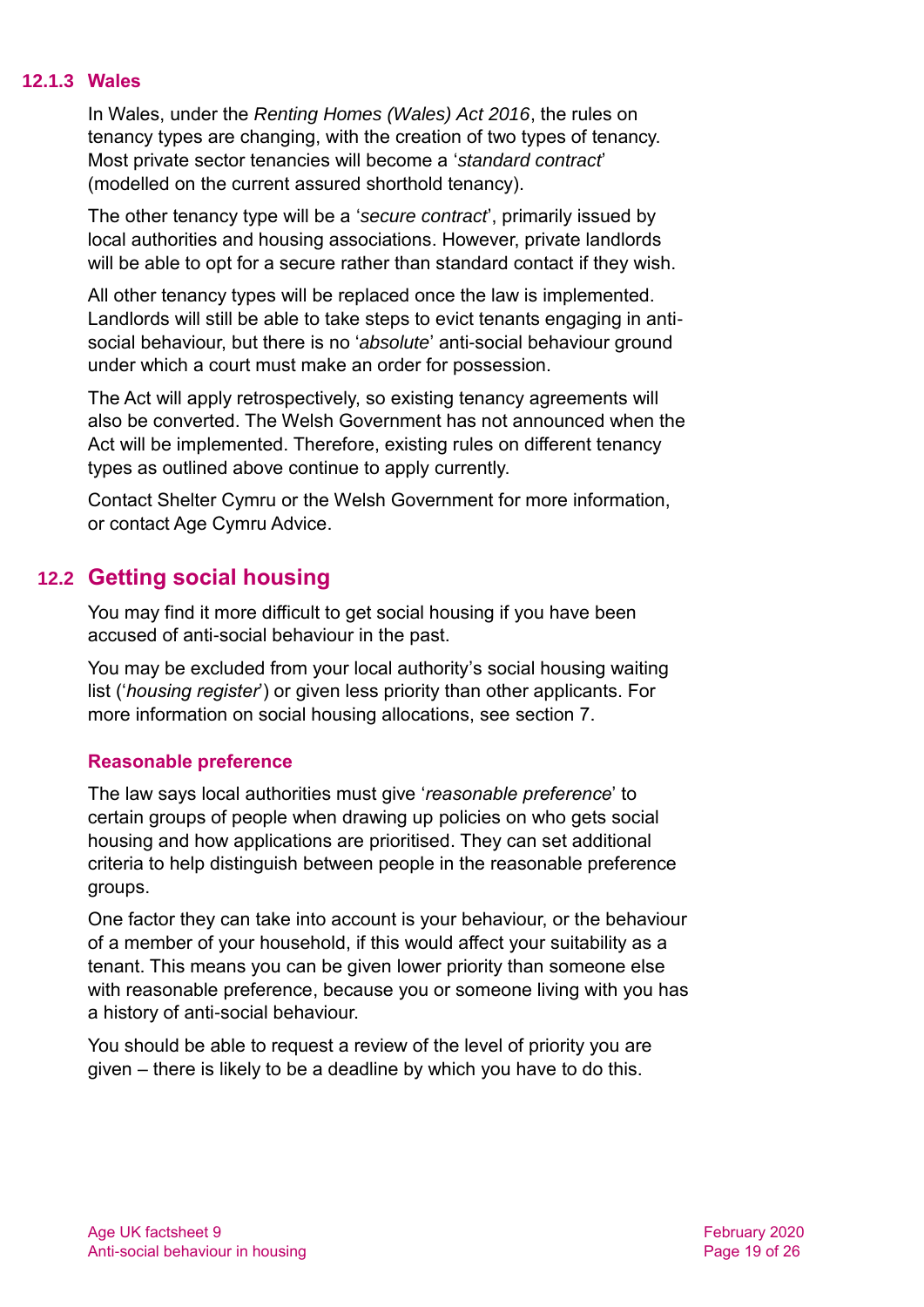# **In England**

Social housing can only be allocated to '*qualifying*' people. A local authority has powers to decide which groups of people qualify to join its housing register and may decide to adopt a policy excluding people with a history of anti-social behaviour.

If such a policy exists, the authority's decision should be based on evidence such as a previous eviction or injunction, and should take account of how long ago the behaviour occurred and whether you have been able to hold a satisfactory tenancy since.

If the local authority has reason to believe your behaviour was due to a disability or mental health problem, it should consider whether you could maintain a tenancy if appropriate support were given.

If you have applied to join your local authority's housing register and been told that you do not qualify because of previous anti-social behaviour, seek advice immediately.

You have a right of review against the decision – there is likely to be a deadline by which you have to do this.

# **In Wales**

Local authorities in Wales have the power to make you ineligible for their allocation scheme if you or a member of your household have been involved in '*unacceptable behaviour*' of a serious nature, which could include anti-social behaviour towards your neighbours.

To do this, the authority must have the necessary evidence and follow certain steps to justify its decision.

A specialist housing organisation like Shelter Cymru can give you more information on these procedures. If the authority has reason to believe your behaviour was due to a disability or mental health problem, it must consider whether you would be able to maintain a tenancy with appropriate support before deeming you to be ineligible.

# **12.3 Other measures**

The *Housing Act 2004*:

- gives landlords of secure tenants the right to refuse mutual exchange applications if action has been taken against the household on antisocial behaviour grounds or if such action is pending
- enables landlords of secure tenants to seek an order suspending the Right to Buy for a specified period on the grounds of anti-social behaviour
- suspends the landlord's obligation to complete a Right to Buy sale where some types of court action relating to anti-social behaviour are pending.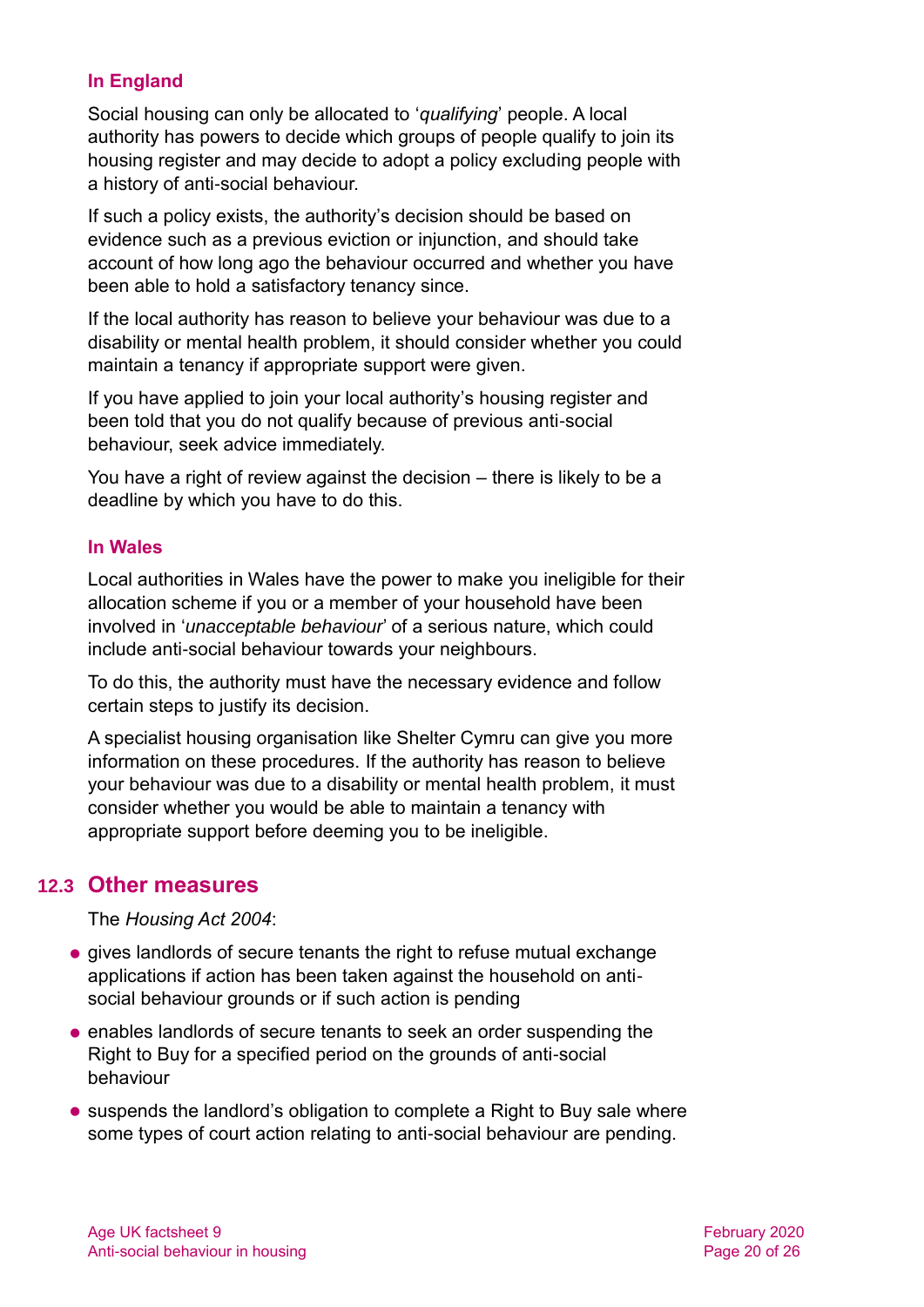# **Useful organisations**

#### <span id="page-20-0"></span>**Action on Elder Abuse**

[www.elderabuse.org.uk](http://www.elderabuse.org.uk/) Telephone 0808 808 8141

Works to protect and prevent the abuse of vulnerable older adults.

#### **Action on Hearing Loss**

[www.actiononhearingloss.org.uk](http://www.actiononhearingloss.org.uk/) Telephone 0808 808 0123

National organisation offering information and support to people who are deaf or hard of hearing.

#### **ASB Help**

[www.asbhelp.co.uk/](http://www.asbhelp.co.uk/)

Charity offering advice and support to victims of anti-social behaviour in England and Wales. They have an online Community Trigger Directory to help you find the point of contact for using the trigger in your area.

#### **Citizens Advice**

[www.citizensadvice.org.uk](http://www.citizensadvice.org.uk/) In England telephone 0344 411 1444 In Wales telephone 0344 477 2020

National network of advice centres offering free, confidential, independent advice, face to face or by telephone.

#### **Civil Mediation Council**

[www.civilmediation.org/](http://www.civilmediation.org/) Telephone 07841 017905

Provides online directory listing local and national civil and commercial mediation providers, accredited by the Civil Mediation Council.

# **Galop**

[www.galop.org.uk](http://www.galop.org.uk/) Telephone 020 7704 2040

London's lesbian, gay, bisexual and transgender (LGBT) community safety charity; they offer advice and casework and have factsheets available on their website.

#### **Gov.uk**

[https://www.gov.uk/guidance/noise-nuisances-how-councils-deal-with](https://www.gov.uk/guidance/noise-nuisances-how-councils-deal-with-complaints)[complaints](https://www.gov.uk/guidance/noise-nuisances-how-councils-deal-with-complaints)

Government website with information on various subjects/services, with specific information on how local authorities deal with noise complaints.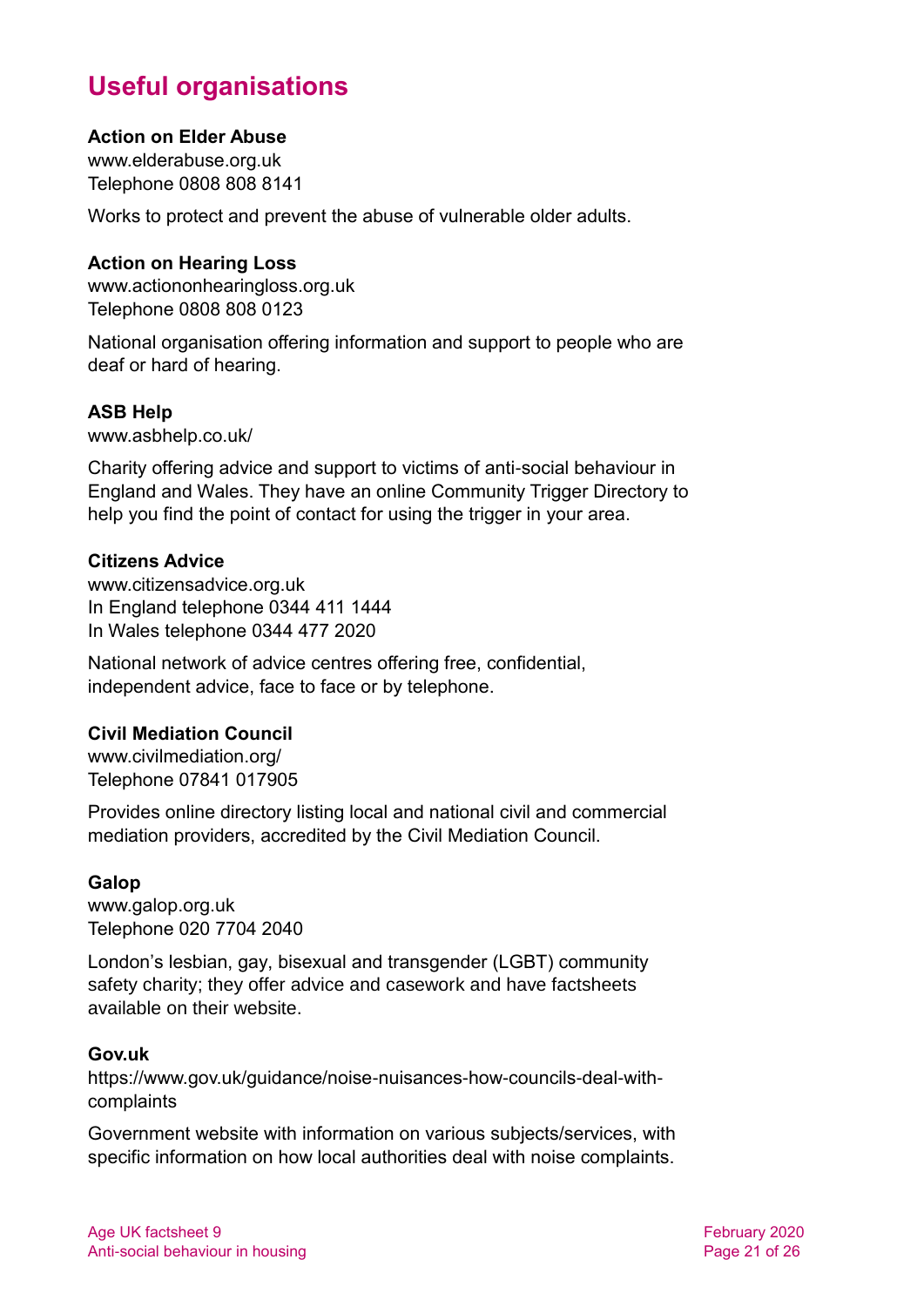# **Home Office (The)**

[https://www.gov.uk/government/publications/anti-social-behaviour-crime](https://www.gov.uk/government/publications/anti-social-behaviour-crime-and-policing-bill-anti-social-behaviour)[and-policing-bill-anti-social-behaviour](https://www.gov.uk/government/publications/anti-social-behaviour-crime-and-policing-bill-anti-social-behaviour)

Their website has information on anti-social behaviour, including how to report it. The statutory guidance document for frontline professionals, *[Anti-social Behaviour, Crime and Policing Act 2014: Reform of anti-social](https://assets.publishing.service.gov.uk/government/uploads/system/uploads/attachment_data/file/823316/2019-08-05_ASB_Revised_Statutory_Guidance_V2.2.pdf)  [behaviour powers](https://assets.publishing.service.gov.uk/government/uploads/system/uploads/attachment_data/file/823316/2019-08-05_ASB_Revised_Statutory_Guidance_V2.2.pdf)*, contains useful information about recent changes.

# **Housing Ombudsman Service (The)**

[www.housing-ombudsman.org.uk](http://www.housing-ombudsman.org.uk/) Telephone 0300 111 3000

Investigates complaints about landlords made by tenants in England. Social landlords registered with the social housing regulator, the Homes and Communities Agency, must be members of the scheme. Membership is voluntary for private landlords and very few are members.

# **Independent Office for Police Conduct (IOPC)**

<https://policeconduct.gov.uk/complaints-and-appeals/make-complaint> Telephone 0300 020 0096

Responsible for overseeing the police complaints system in England and Wales. They investigate certain serious complaints against the police and appeals in relation to complaints that are managed locally.

# **Live Fear Free Helpline**

[www.livefearfree.gov.wales](http://www.livefearfree.gov.wales/) Telephone 0808 8010 800

Free 24-hour helpline for people who are have experienced domestic abuse or sexual violence, or are worried about a friend or relative.

# **Local Government and Social Care Ombudsman**

[www.lgo.org.uk](http://www.lgo.org.uk/) Telephone 0300 061 0614

Investigates complaints in England about maladministration by local authorities.

# **Men's Advice Line**

[www.mensadviceline.org.uk/](http://www.mensadviceline.org.uk/) Telephone 0808 801 0327

Advice and support for men experiencing domestic violence and abuse.

# **Ministry of Housing, Communities and Local Government (MHCLG)**

[www.gov.uk/government/collections/high-hedges](http://www.gov.uk/government/collections/high-hedges)

Produce leaflets on problem hedges.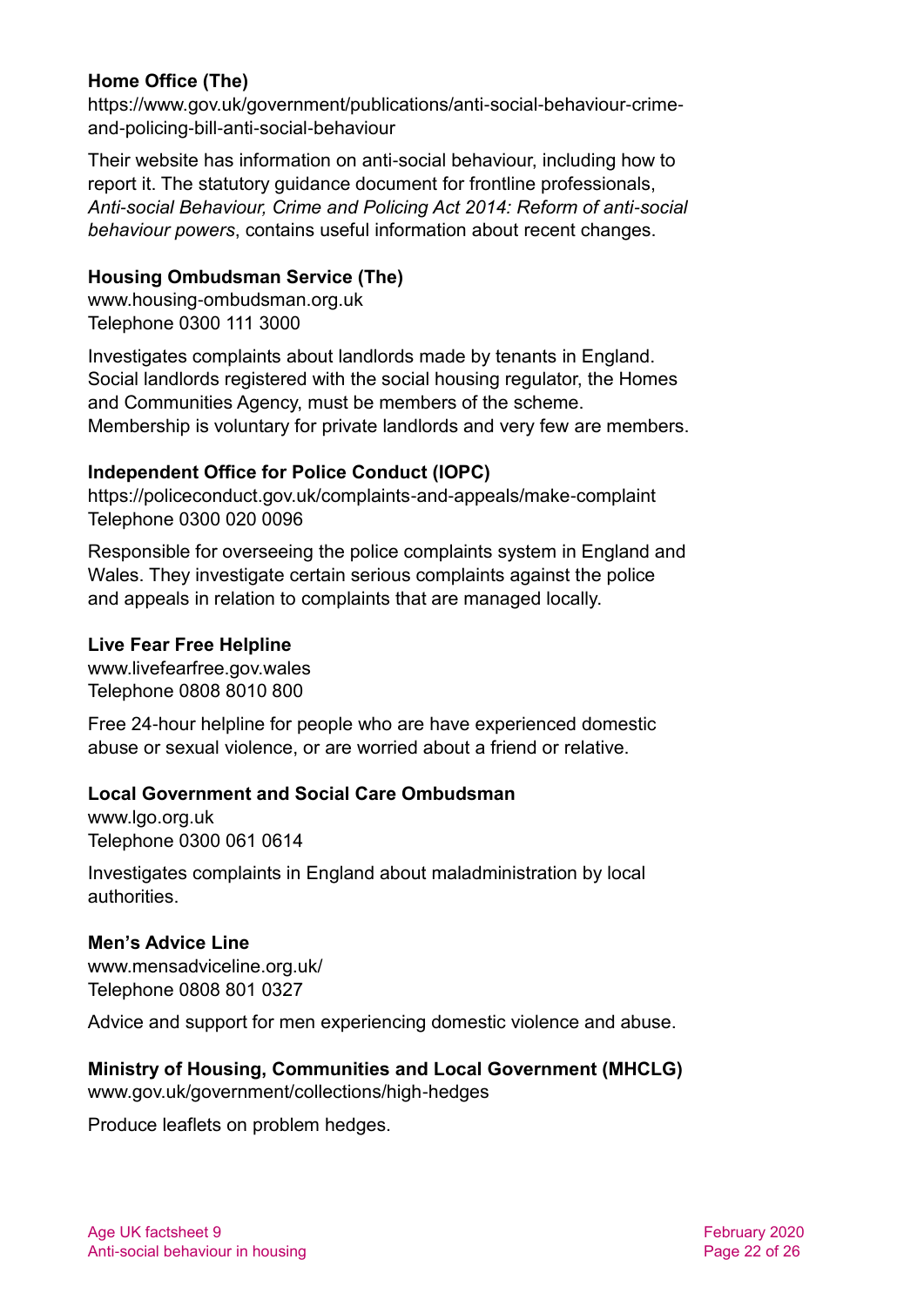#### **Public Services Ombudsman for Wales**

[www.ombudsman.wales](http://www.ombudsman.wales/) Telephone 0300 790 0203

Investigates whether people have been treated unfairly or received a bad service from a public body, such as a local authority or social landlord.

#### **Shelter**

[www.shelter.org.uk](http://www.shelter.org.uk/) Telephone 0808 800 4444 (free call)

National charity providing telephone advice to people with housing problems on tenancy rights, homelessness, repairs and housing benefit.

#### <span id="page-22-0"></span>**Shelter Cymru**

[www.sheltercymru.org.uk](http://www.sheltercymru.org.uk/) Telephone 08000 495 495

#### **Victim Support**

[www.victimsupport.org.uk](http://www.victimsupport.org.uk/) Telephone 08 08 16 89 111

<span id="page-22-1"></span>Supports people affected by crime.

#### **Welsh Government**

[www.gov.wales](http://www.gov.wales/) Telephone 0300 0604400

The devolved government for Wales. Its website has information on housing policy in Wales.

#### **Women's Aid**

<https://www.womensaid.org.uk/> Telephone 080 2000 247

National domestic violence charity that helps up to 250,000 women and children every year.

24-hour national domestic violence helpline is run in partnership with Refuge: 0808 2000 247 (Freephone).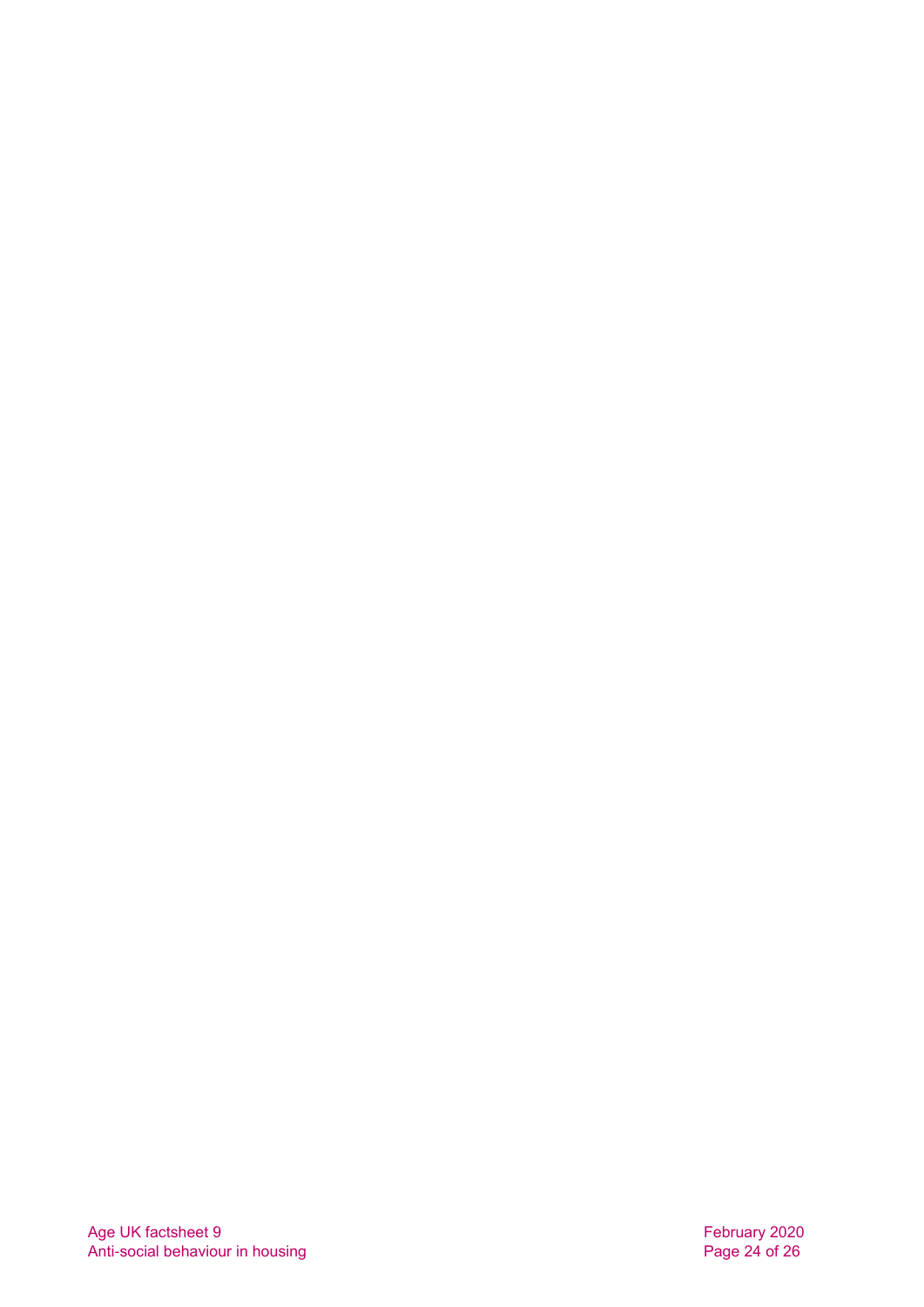# **Age UK**

Age UK provides advice and information for people in later life through our Age UK Advice line, publications and online. Call Age UK Advice or Age Cymru Advice to find out whether there is a local Age UK near you, and to order free copies of our information guides and factsheets.

# <span id="page-24-1"></span>**Age UK Advice**

[www.ageuk.org.uk](http://www.ageuk.org.uk/) 0800 169 65 65 Lines are open seven days a week from 8.00am to 7.00pm

# **In Wales contact**

#### **Age Cymru Advice**

[www.agecymru.org.uk](http://www.agecymru.org.uk/) 0800 022 3444

# **In Northern Ireland contact**

**Age NI** [www.ageni.org](http://www.ageni.org/) 0808 808 7575

# <span id="page-24-0"></span>**In Scotland contact**

<span id="page-24-2"></span>**Age Scotland** [www.agescotland.org.uk](http://www.agescotland.org.uk/) 0800 124 4222

# **Support our work**

We rely on donations from our supporters to provide our guides and factsheets for free. If you would like to help us continue to provide vital services, support, information and advice, please make a donation today by visiting [www.ageuk.org.uk/donate](http://www.ageuk.org.uk/donate) or by calling 0800 169 87 87.